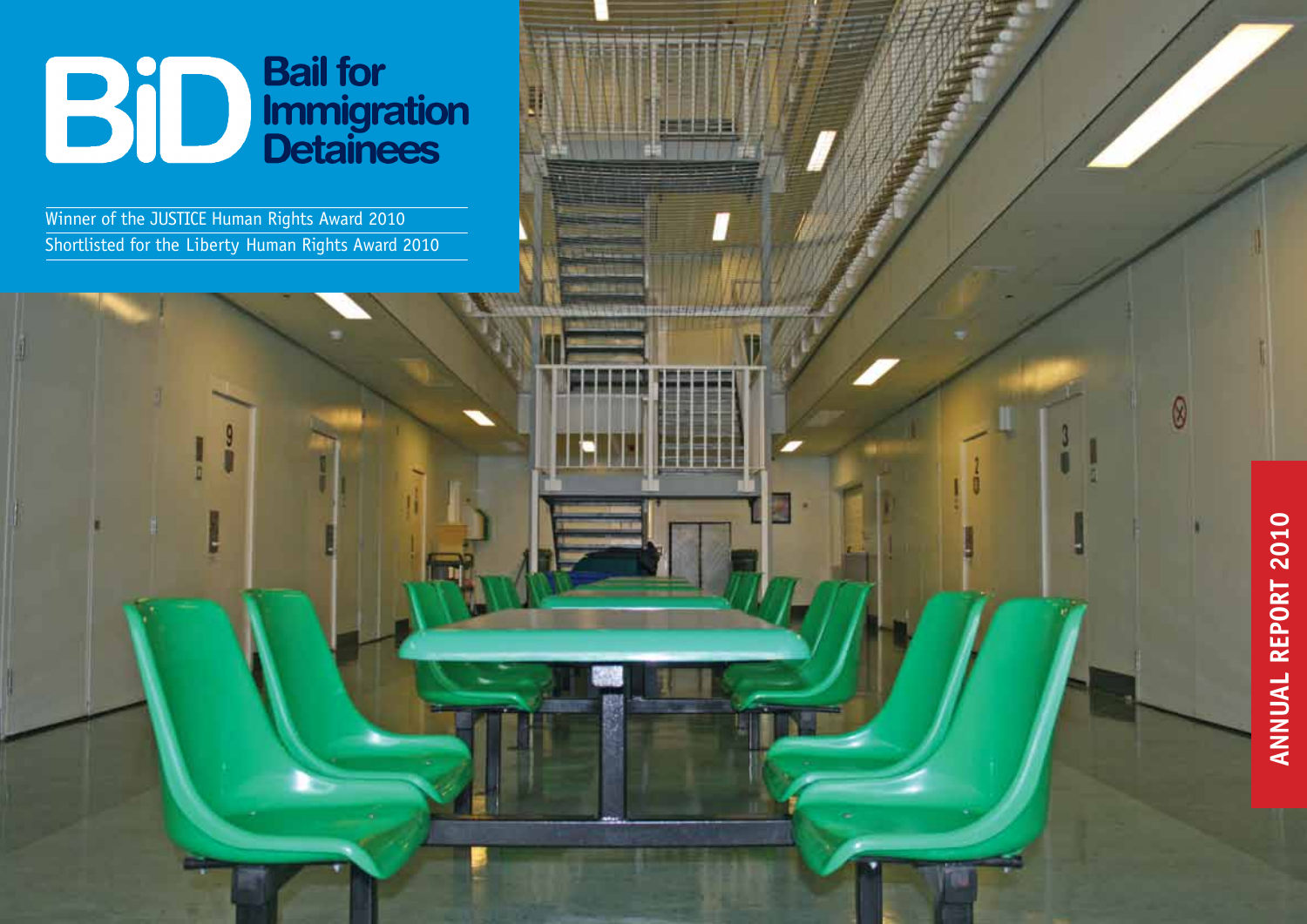



Ge@

**Campsfield House Immigration Removal Centre** 

"*immigration detention should gradually be abolished … if there has to be administrative detention, the principle*  of proportionality requires it to be a last resort<sup>33</sup>

Report of the UN Working Group on Arbitrary Detention, UN Commission on Human Rights, A/HRC/13/30, January 18, 2010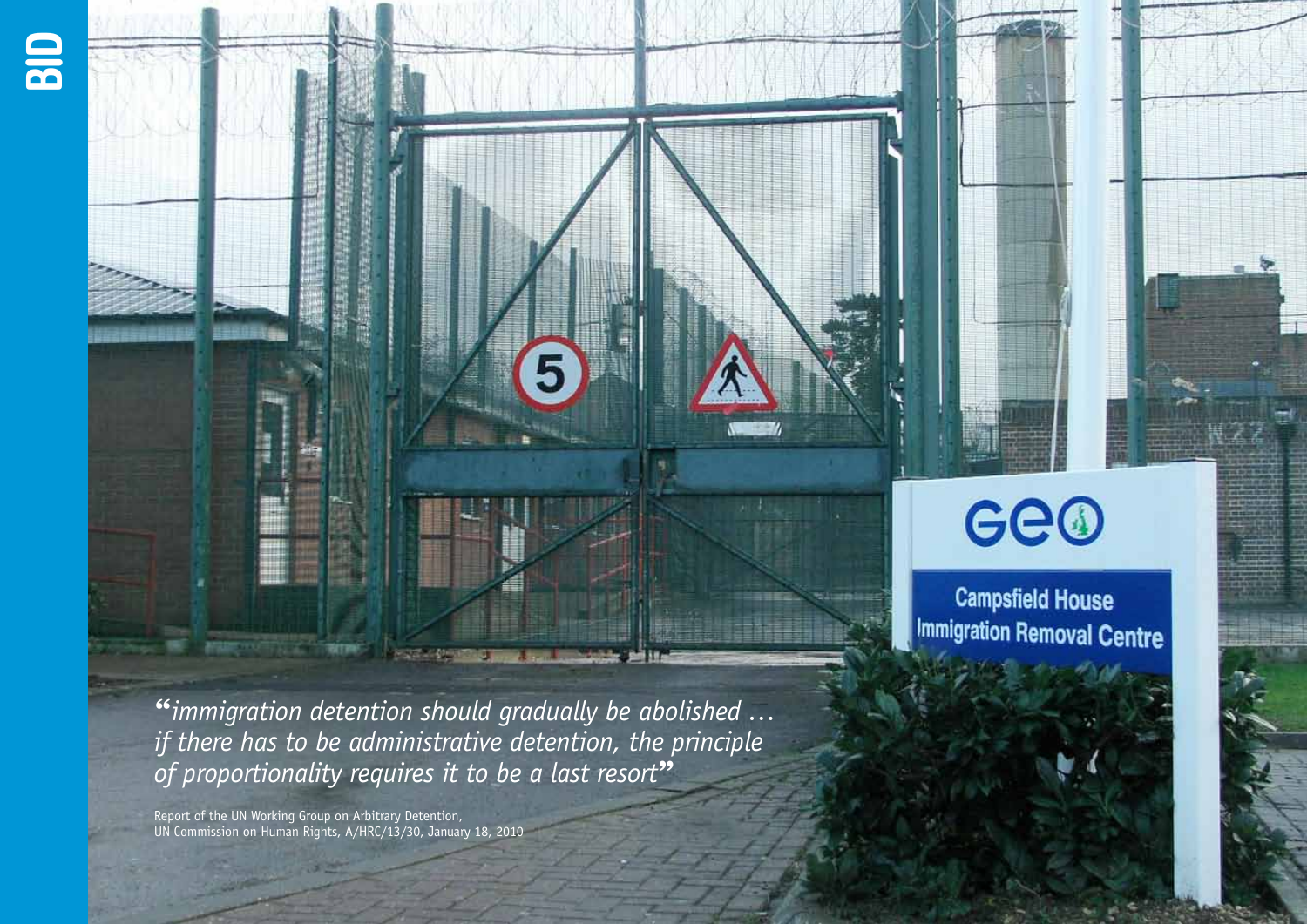## **Bail for immigration detainees**

BID is an independent charity established in 1999 to improve access to bail for those held under Immigration Act powers and provides immigration detainees with free legal representation, advice, and training. The organisation also carries out research, and uses evidence from its casework in policy advocacy aimed at ending arbitrary immigration detention.

During a strategic planning process in the summer and autumn of 2009, the organisation reaffirmed its vision and mission and agreed three organisational objectives which would be delivered through three interlinked work strands: legal casework, research, policy and advocacy, and strategic litigation.

### **Our Vision**

BID believes that asylum-seekers and migrants in the UK have a right to liberty and should not be subjected to immigration detention. While detention exists, it should be sanctioned by a court and time-limited, and detainees should have access to automatic, publicly-funded bail hearings.

## **Our Mission**

**BID is an independent charity that exists to:**

- Challenge the use of immigration detention
- Improve access to bail for all immigration detainees
- Immediately end the detention of children and their families

### **Our Core Activities**

- Providing free information and support to detainees to help them exercise their right to liberty and make their own bail applications in court
- Preparing and presenting free applications for release on bail or temporary admission for some of the most vulnerable detainees including children and their families
- • Carrying out research and using evidence gathered to campaign to achieve our strategic objectives
- Influencing decision-makers, including civil servants, parliamentarians and the judiciary through policy advocacy
- Raising awareness and documenting and publicising injustices through the media and with the general public
- Carrying out strategic litigation in furtherance of our strategic objectives

### **Strategic Objectives**

- BID will improve access to bail for immigration detainees
- • BID will push for an end to the immigration detention of children and their families (in
- partnership with The Children's Society)
- BID will challenge long-term and indefinite detention

"*The Special Rapporteur remains concerned about the use of detention in immigration control and the process of refugee status determination.*"

Report, 16 March 2010, on visit to the UK in June 2009 of the UN Special Rapporteur on the Human Rights of Migrants, Jorge Bustamante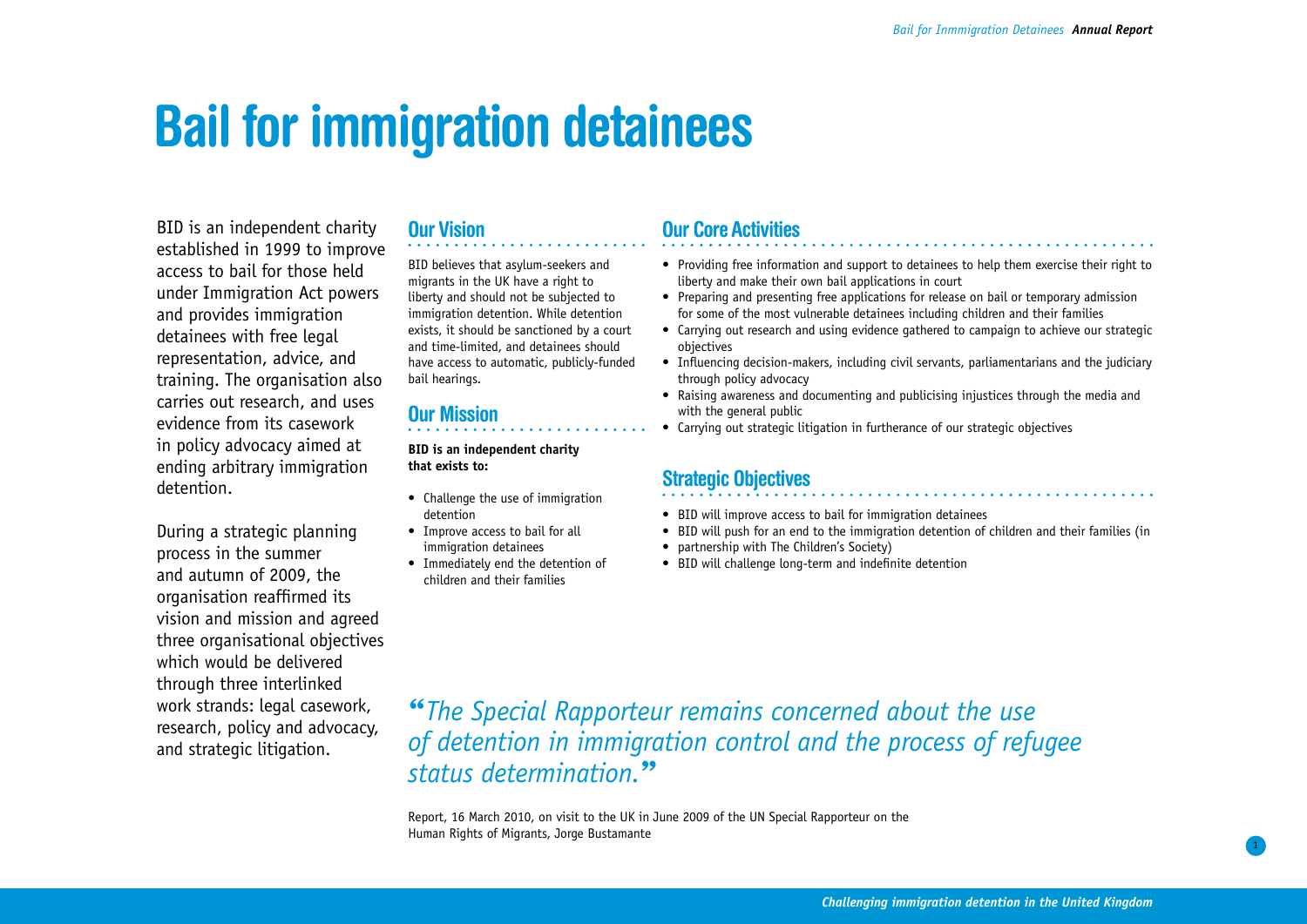## **Chair's report**

In this country, the major political event of the year was, of course, the election of a new government. Its birth was not an easy one, and it is perhaps too early to pass judgement on many of the rose-tinted aspirations espoused by those heading the new alliance. But those directly affected by and working in the field of immigration detention could have been forgiven, upon reading the coalition agreement, for feeling more than a twinge of excitement at the announcement to end the detention of children. Would it really be brought to an end? Could it mean that there would, in fact, be no more detention of families with children? And could this announcement, displaying the much-vaunted liberal credentials of our fresh-faced leaders, presage the ultimate end of all immigration detention? After many years of campaigning by numerous individuals and organisations, it seemed as though real change was possible.

Reality did, of course, intervene. As explained in other parts of this report, there has still been no proper resolution to the issue of child detention. It has been a difficult battle and the arguments will continue. But while it might be only fair to withhold a verdict on many of the current government's policies, we are entitled to complain about the nonfulfilment of the promise on immigration detention. The right to be free from arbitrary detention is truly an ancient one. It has been supplemented over many years by numerous national and international documents that protect the vulnerable and the young. For this reason, the law has cast a heavy burden upon the state to justify each and every moment of a person's detention. So when BID and others have convincingly demonstrated the inherent unfairness and inhumanity involved in immigration detention, we are entitled to say that the failure of successive governments in this respect is unacceptable.

I remain confident, however, that we will succeed in achieving a positive outcome. I say this because of what I have seen BID achieve over the year. As this report demonstrates, we are consolidating our success across a range of fields. Our casework and policy inform each other in a way that is leading to some remarkable results for clients, and we are making an impact on the development of the law of detention by intervening in the highest courts on questions of fundamental principle. It is comforting and gratifying to see that our carefully thought through strategic plan has played a real part in quiding the organisation and that this has led to a real sense of participation by all those working within and for BID.

Some particular highlights come to mind. We have had unprecedented media coverage, yet again bringing the issue of immigration detention to the forefront of public attention. Our painstakingly researched report on the role of immigration judges, "A Nice Judge on a Good Day: immigration detention and the right to liberty" was launched at the House of Commons and has led to constructive discussions with the judiciary about the issues raised. And while the issues surrounding detention of children have been rendered over-complex by politicians, the rigorous work carried out in this area has obliged the government to listen carefully to our concerns.

All this has only been possible because of the dedication displayed by all our staff and volunteers. Despite the continuing difficult economic climate, and our funding being drawn uniquely from charitable sources, we are in healthy shape. We have been able to carry out a breadth of activities in pursuit of our core strategic aims and we are able to report advances in all areas. It is a tribute to all those involved with the organisation that such success has been achieved in a stressful field that would ordinarily lower the morale of those working within it, given the continued opprobrium that is directed towards BID's client group.

For me, it has been a privilege to have been a part of all this. I think that anybody who reads the words that follow cannot fail to be moved by the accounts of those who have suffered detention, as well as be impressed by the remarkable courage displayed by so many of them. It is perhaps this that should be uppermost in our minds as we continue to agitate for a different system. Any change will only come incrementally, as recent events have shown. But the stories told in these pages, and in countless other places across the world, are testament to the fact that we have made, and will continue to make, a difference. They illustrate how lives can be transformed through the actions which each of us take and how, when such change occurs, it throws yet further light upon the pernicious impact of immigration detention.

**Rajeev Thacker, Chair**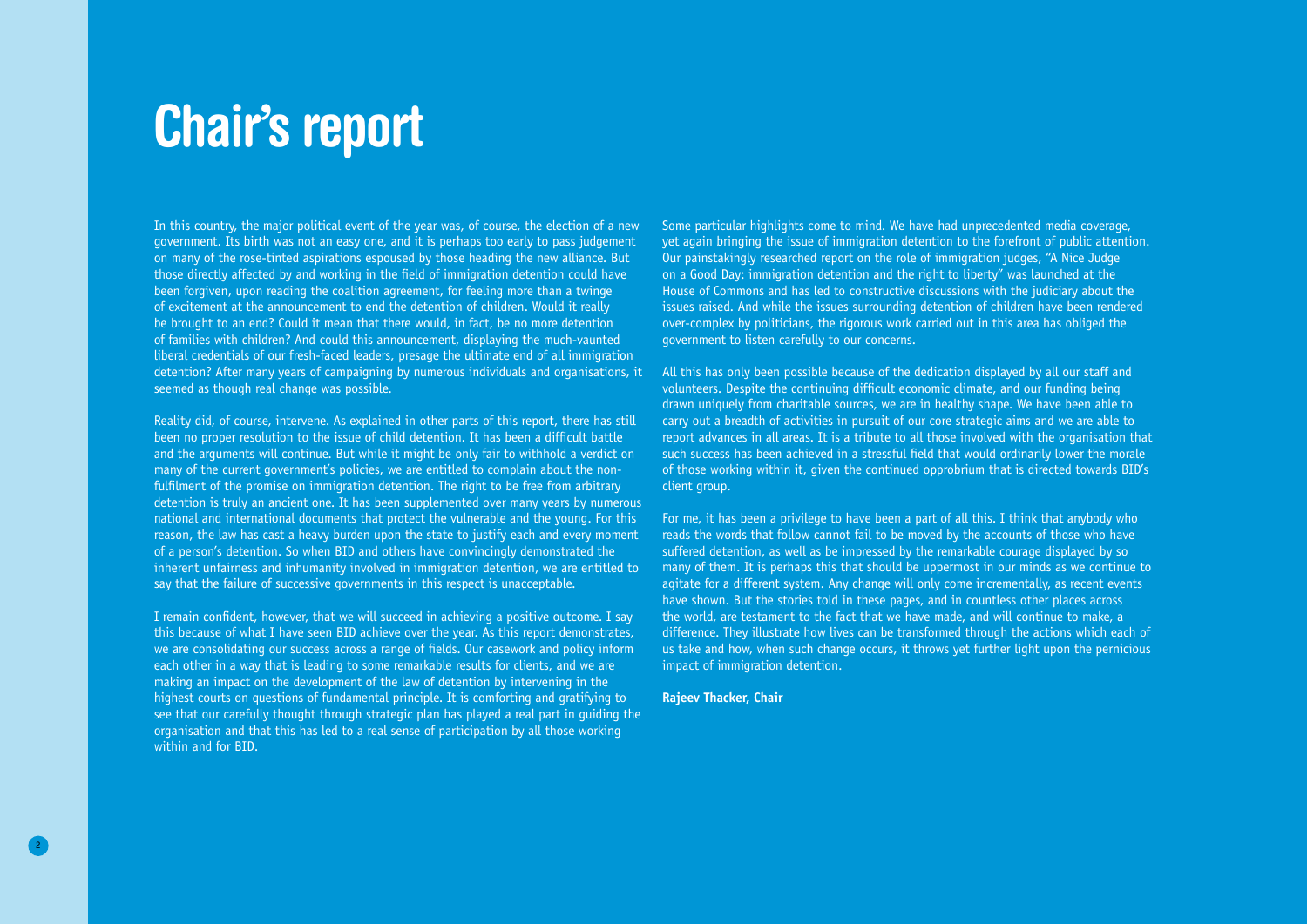## **Director's report**

How many more trenchant criticisms by judges in cases of unlawful detention, and how many more millions of pound paid out in compensation will it take to compel the government to consider very carefully their use of immigration detention? The revelation that the government paid out £12m in 'special payments' which includes millions of pounds in compensation for detainees wrongfully imprisoned was, quite simply, breathtaking. If you take into account that the cases that go to court are those that are fortunate enough to find lawyers to act for them, and are therefore probably the most egregious, how many more people have been victim of such devastating failures of the state to exercise its very limited powers to detain in a lawful way?

Every day we receive letters in the mail from foreign national ex-offenders held for months and years beyond the end of their sentences, people with families on the outside, who have lived in this country for years, and who find themselves utterly bewildered to be still incarcerated way beyond the end of their sentences, apparently the subject of deportation action but seemingly with no information about their rights, no access to solicitors or mobile phones – the limited facilities afforded to people held in immigration detention – and desperate to make amends for their mistakes and to be allowed to live freely with their families. We give them what limited assistance we can.

And in immigration detention the situation deteriorates each year. Our caseworkers have the very difficult job of talking to people who can, very understandably, be angry, hostile and frustrated, or who are often in a state of despair, having given up hope, too often caught in a Kafaesque nightmare from which there seems to be no escape - like the man detained for over three years beyond his sentence (equivalent to an additional six year prison sentence) and who has been not only removed but returned twice from his supposed country of origin which wouldn't accept him as a citizen. Or the woman detained, post-sentence, for nine months and separated from her two children for all that time. The children suffered acutely from the separation; all she wanted was to be reunited with them and neither she nor her children could understand why that wasn't possible. Or the couple who claimed asylum on entry only to be imprisoned for entering with false documents and promptly separated, to be reunited in immigration detention after serving half their sentence. The wife became pregnant but was only released at an advanced stage of pregnancy. Her husband remained in detention, and BID secured his release just a month before the baby was born. The damage done by these experiences are long-lasting. We know because we speak to people years after these events who remember them as clearly as if they were yesterday. Children who fear people in uniform as a result of a dawn raid and become anxious and withdrawn. Men and women whose mental health has been irreparably damaged as a result of their experiences.

At BID we bear witness to these experiences and document them through our casework and research and publications. And we act as a bridge for people whenever possible between detention and a better life, putting people in touch with decent, good lawyers who will advocate for them and try and right those wrongs. Our new strand of work – strategic litigation – is beginning to bear fruit as we are acting or have acted as an intervener in several cases - in the High Court, the Court of Appeal, the Supreme Court and the European Court of Human Rights - which centre on different aspects of detention law, policy and practice. And we advocate tirelessly on our clients' behalf with politicians and officials, constantly challenging where we find discrepancies between policy and practice and being their voice on the outside.

The last year has been full of victories of one sort or another. Four cases involving exclients of BID's (three family, one individual) won compensation for unlawful detention. Although the money will never compensate those people for what they endured, we hope that it will go some way towards assisting them to create a better life for themselves. And then there was the new government's announcement that they intend to end the immigration detention of children – a cause for which BID has been fighting since 2001. At the time of writing, sadly, that commitment has not been followed through while we await the outcome of a review established by the Immigration Minister. But fewer families are being detained which is a positive step towards the outcome we fervently hope for – that this unnecessary, damaging, expensive and destructive practice should be brought to an end once and for all.

No report would be complete without extending heartfelt thanks to the people who contribute to the difference BID is trying to make for detainees – our trustees who guide and advise us in what we do, the staff who seem to be able to juggle endless competing priorities but still manage to give time and space to people who desperately need their assistance, and our volunteers who selflessly give of their most precious commodity – time. And whoever you are reading this – a funder or a supporter of BID, or someone finding out about BID for the first time – come with us on our journey – be part of the movement which refuses to accept people being deprived of their liberty for the administrative convenience of the state

#### **Celia Clarke, Director**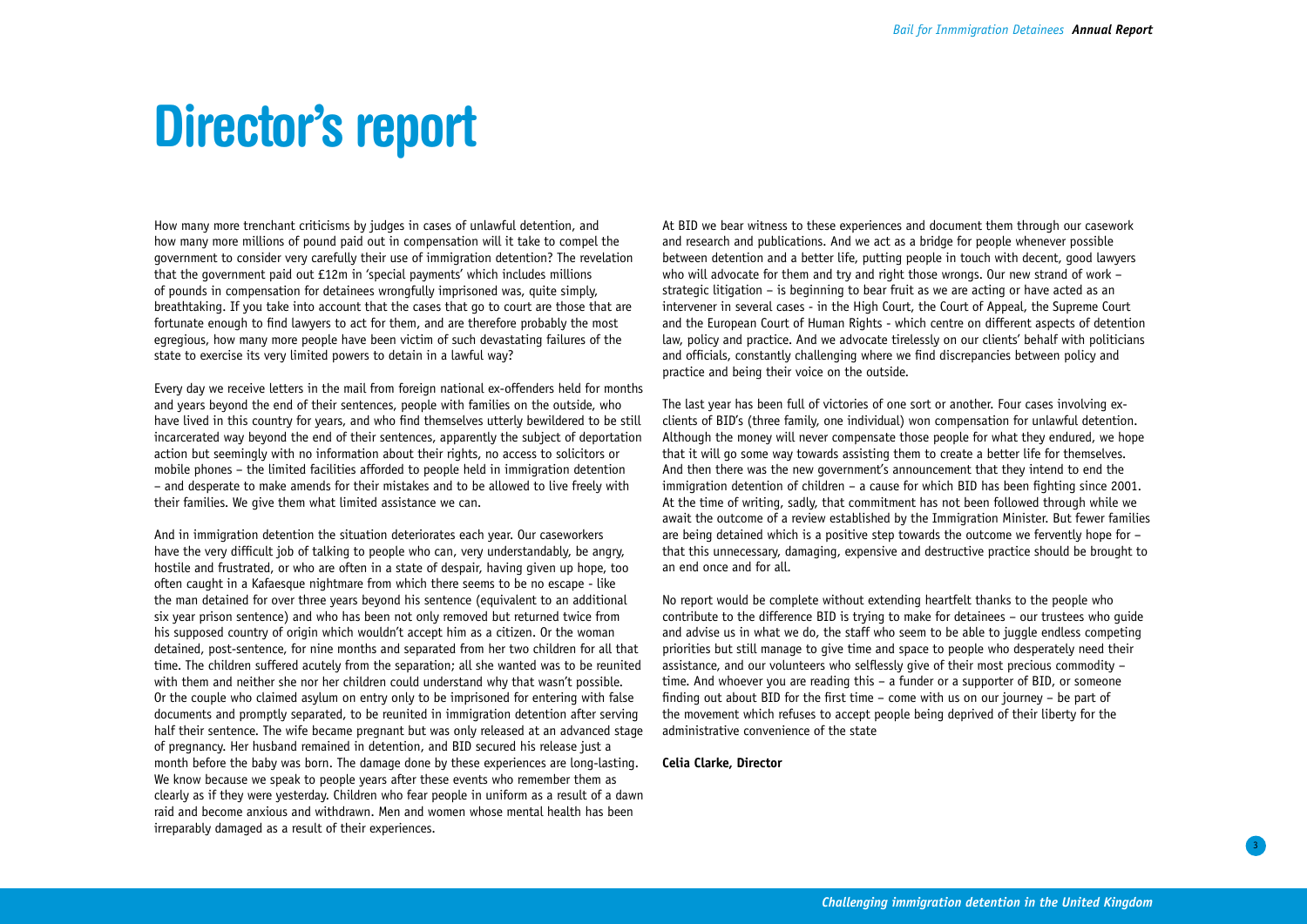# **Bail casework and Right to Liberty**

About 30,000 people are detained every year under Immigration Act powers in the UK. BID cannot provide free legal representation to everyone who asks for help. So the service we provide has been adapted in response to this over the years. The vast majority of clients receive legal advice and information to assist them to represent themselves in applying for bail. This is done through telephone helplines, the provision of materials and either bail workshops in Immigration Removal Centres (IRCs) or legal advice surgeries. This gives people the tools to do something for themselves which can be a hugely empowering experience. While we acknowledge it is no substitute for publicly-funded legal representation, it is a practical response to the reality that most people face. We still prepare and present bail applications for a limited number of people in detention, assisted by barristers who provide their representational services pro bono. We have to make some difficult choices about who to represent, so we prioritise families with children, survivors of torture, people with enduring mental or physical ill-health, and long-term detainees. This latter category in particular provides a number of cases that are suitable for challenge as to the legality of their detention – a new strand to our work added to our strategic plan last year.

Over the last year our three offices supported a total of 2089 immigration detainees. We prepared 243 bail applications, although only two-thirds of these actually went to court for a variety of reasons. Of those, 51 were released. Our success rate of almost 30% is significantly higher than the national average of 18%. However, one of the most heartening statistics is the large number of those clients supported by us who were released from detention overall, either through temporary admission, or bail. The total number of people released was 747 or 30% of the total, which is a massive increase on what we have reported in past years.

"Now I am a tree man. Reason? POID"

### **CASE STUDY**

*Mr B is a national of Angola who had been in the UK for 15 years when detained. The Home Office argued that he was being deported pending his removal, despite making no progress on arranging for such removal to take place, and despite the fact that Mr B had a partner and children in the UK. Mr B had become dependent on drugs during his time in the UK and while in detention suffered medical complications as a result. Notwithstanding this, Mr B was kept in detention for 18 months. His prolonged detention had a severely detrimental impact on his health. BID applied for bail for him and fortunately, he was released and given treatment for his drug addiction which BID had also organised. He is still in the UK.*

We delivered workshops or legal surgeries in five detention centres to a total of 682 people. Feedback from these workshops has been incredibly positive and confirms that this is a vital service not otherwise available to detainees:

**'** *Many, many thanks for all the kind encouragement and the knowledge I have gained from the BID book. I am so grateful to God I met you guys. The book has indeed broadened my scope and knowledge of detainees and fair trial. Keep up the good work.***'**

**'** *I am very grateful for the help BID has rendered.* **'**

- **'** *I appreciate the work you are doing for us. God bless'.***'**
- **'** *Good work* **'**
- **'** *I like you to carry on the same system to help people in detention to get bail. It is very good. Your team is very helpful. Thank you.***'**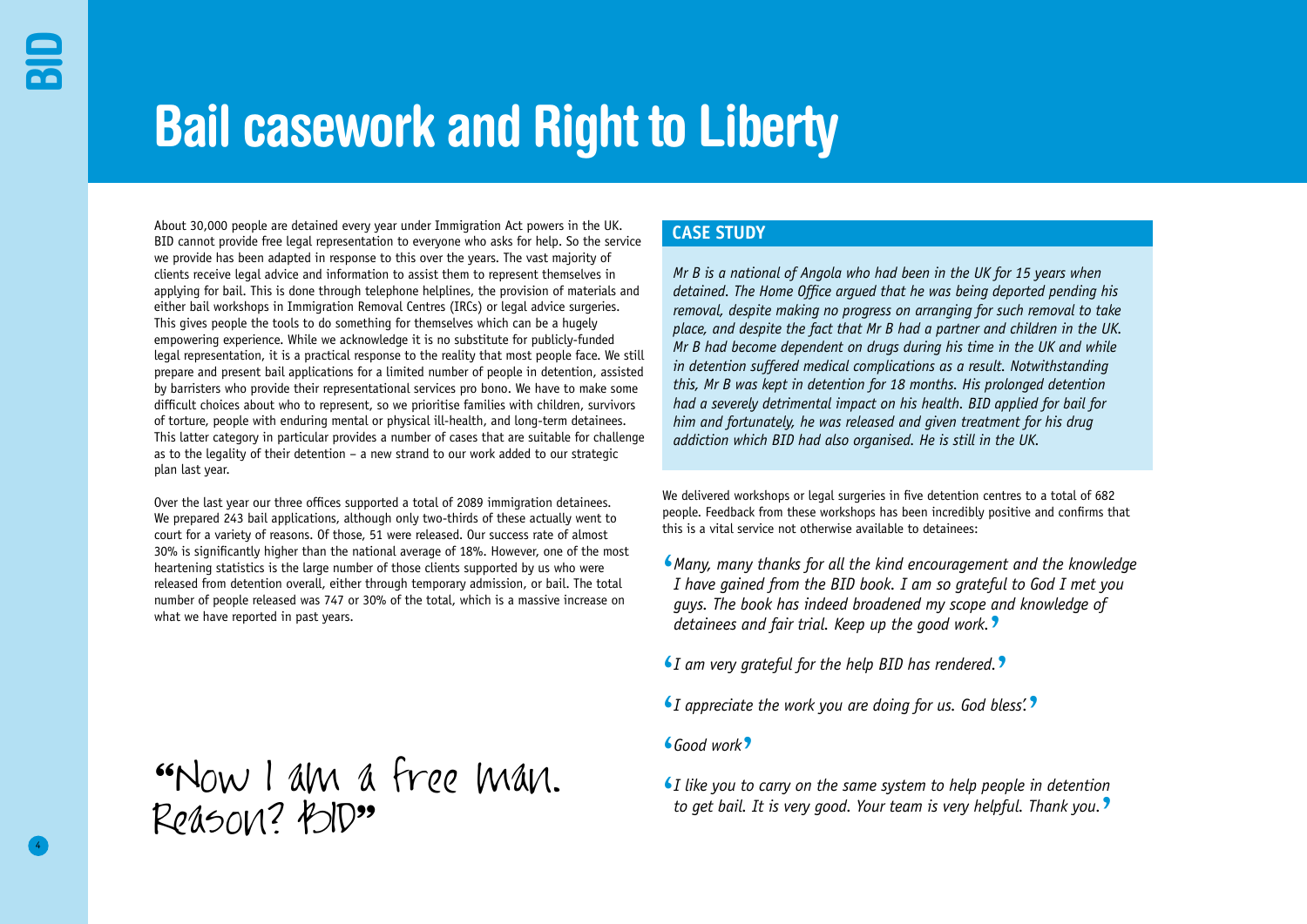### **CASE STUDY**

*Miss C is a national of Ghana who had entered the UK legally in 1996 but had overstayed her visa. BID represented her after she had been detained for over a year having been caught working illegally. She developed a serious gynaecological condition while in detention but did not receive adequate treatment for it. Her embassy refused to document her until she was properly treated. BID arranged for representation at a bail hearing for Miss C, as well as corresponding with the healthcare department at Yarl's Wood (where she was detained) and the local hospital, to arrange an operation. Miss C was released on bail. In this case, BID continued to have contact with the client, who is unrepresented, communicating with the Home Office, and making continued arrangements with the health authorities for her to be treated before she is removed from the UK.* 

#### **A sample feedback questionnaire and responses from one of the centres:**

### **Colnbrook**

A total of 48 forms were handed out. 11 were returned. This is a 23 % response rate.

| Question 1: did the BID visit help you to understand how to apply for bail?                  |                                        |           |  |  |  |  |
|----------------------------------------------------------------------------------------------|----------------------------------------|-----------|--|--|--|--|
|                                                                                              | Yes: 10 (90.9%) No: 1 (9.1%)           | No answer |  |  |  |  |
| Question 2: Was the advisor easy to understand?                                              |                                        |           |  |  |  |  |
| Yes: 11 (100%) No: 0                                                                         |                                        | No answer |  |  |  |  |
| Question 3: Have you applied for bail since BID visited?                                     |                                        |           |  |  |  |  |
|                                                                                              | Yes: 7 (63.6%) No: 4 (36.4%) No answer |           |  |  |  |  |
| Question 4: if not, why?                                                                     |                                        |           |  |  |  |  |
| Answer: Waiting for solicitor. No accommodation                                              |                                        |           |  |  |  |  |
| Question 5: Is there anything you would like us to include in<br>future workshops or visits? |                                        |           |  |  |  |  |
| Answer: No comments                                                                          |                                        |           |  |  |  |  |

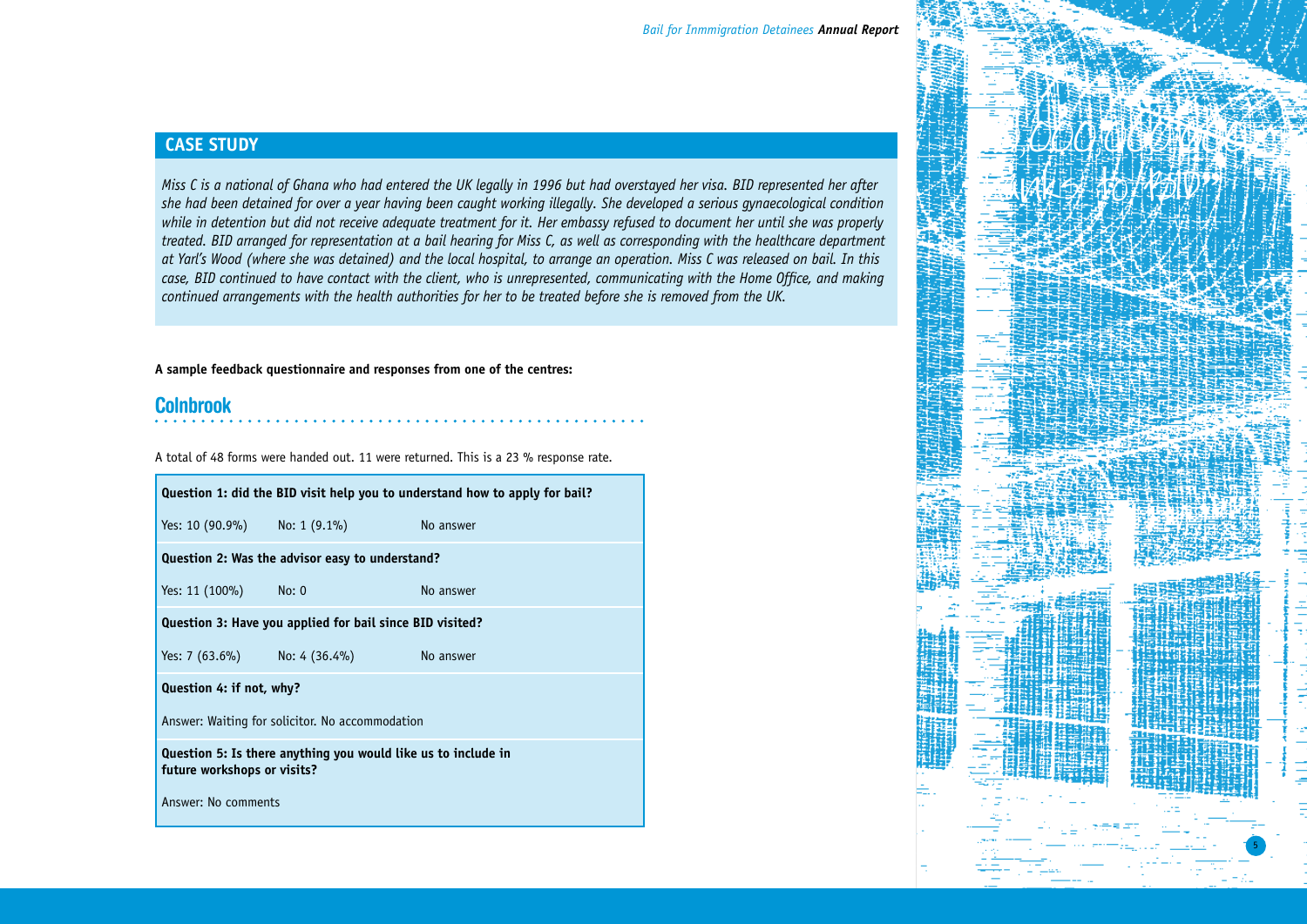## **Legal interventions**

Consistent with our organisational strategy we have, over the year, increased the number of cases referred to solicitors for judicial review challenges to the lawfulness of detention. But we have also increased the number of cases in which we have been involved either as interveners, or in providing witness statements. Each case has been chosen because any judgment will have far-reaching implications for people in immigration detention. The cases, none of which has yet reached judgment relate to issues as diverse as: whether the government is obliged to follow its own policy if by not following its policy, the outcome would be the same, and whether or not the operation of a secret policy is unlawful; whether failure to co-operate with removal or deportation by a detainee contributes to prolonging that detention, through to whether detention itself involving children is fundamentally incompatible with the statutory duty to safeguard and promote the welfare and best interests of children.

### **Unlawful detention**

A number of cases referred by BID for unlawful detention challenges resulted in judgments of unlawful detention and damages being awarded. In one case, the amount of damages has not yet been decided but two others, one family and one individual were awarded £100,000 each while a second family was awarded £150,000.

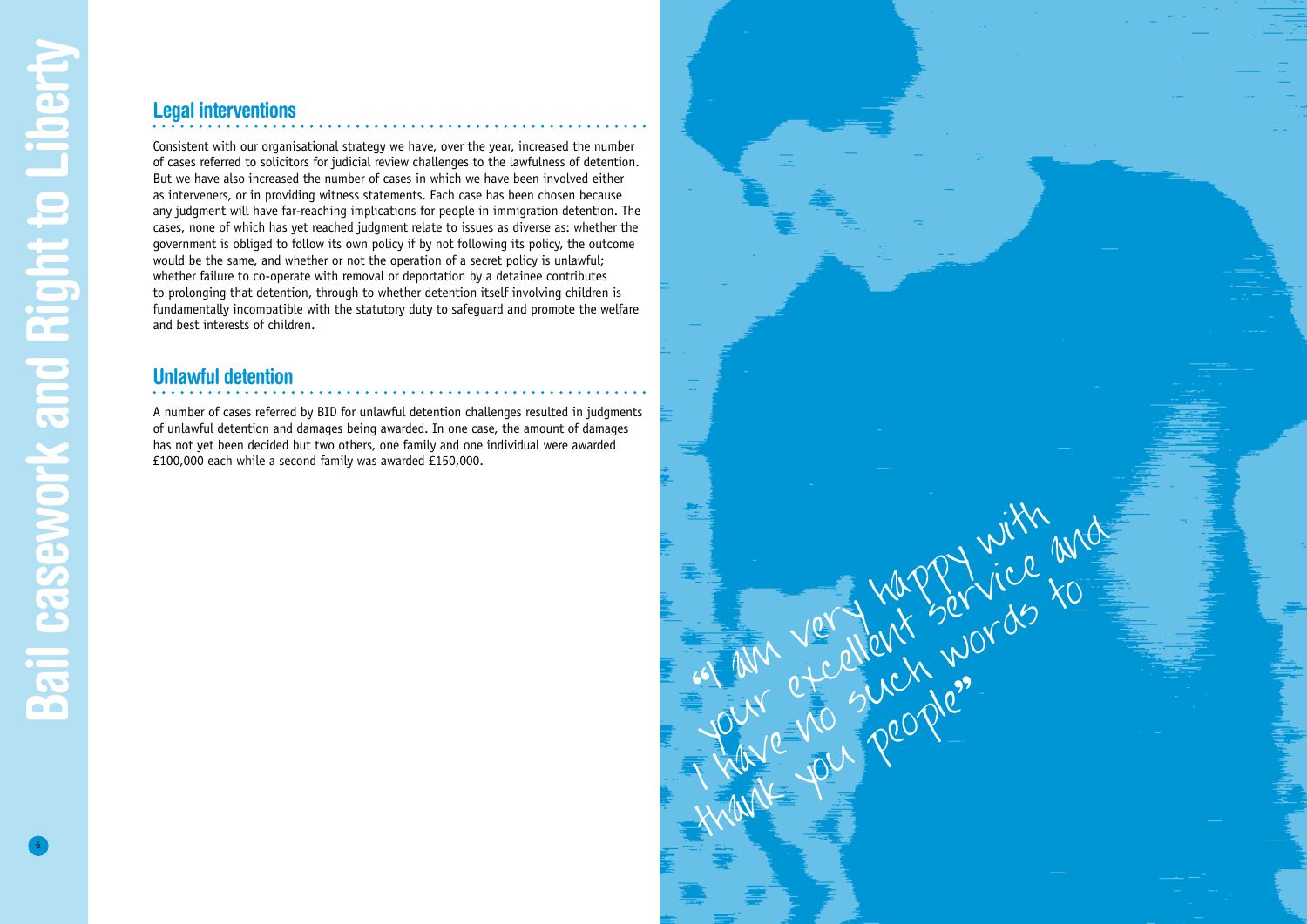## **End immigration detention of children project**

### **Legal casework**

We were taken by surpise and absolutely jubilant when the new government pledged in May to end the detention of children for immigration purposes, a cause for which BID had been campaigning for nine years. We know that our work over the years, including two public campaigns (No Place for a Child with the Refugee Council and Save the Children Fund in 2007 and more recently, OutCry! jointly with The Children's Society), lobbying of politicians (most recently the Conservatives and Lib Dems in opposition), favourable judgments on illegality of detention in particular cases, and a high profile media campaign all contributed to making this announcement a reality.

During the year BID provided legal advice and support to 62 families in detention and 20 families separated by detention (where the main carer is detained and the children are living in the community either in private or formal foster care placements or living with other family members), lodging 40 bail applications and several temporary admission applications. Twenty of the families in detention were removed while all the rest were eventually released. The average length of detention was just over six weeks. Since the government's announcement, far fewer families have been detained and our last family client was released in June. Since August 2009, 13 of our separated family cases have been released. The average length of detention for our separated family clients released from detention was 317 days.

In line with our new organisational strategy, 27 cases were referred for unlawful detention judicial reviews or claims for damages. This ensures that families and separated families affected by detention are able to use judicial review at the High Court as a remedy for release from detention, as well as ensuring that families are compensated for their unlawful detention. In addition to the compensation awarded to individual clients, we are able to use litigation to ensure improvements to detention through caselaw.

## **Research**

From spring 2009 to early 2010 we carried out a comprehensive piece of research examining whether families were in fact being detained as a last resort as should be the case legally. We collected a considerable body of previously unavailable evidence from 82 families to challenge all the government's main arguments for detaining children.

#### **The research demonstrated that:**

- the risk of families absconding is very low;
- the Home Office's mechanisms for assessing absconding risk are deeply flawed;
- families were being detained when their removal from the UK is not imminent:
- in many cases families had no opportunity to opt for voluntary return before they were detained.

Armed with this information, we were able to set out a clear argument that children were being detained unnecessarily, and to address politicians' concerns about issues including absconding which were barriers to change. In particular, we discussed this research in a series of pre-election meetings with Damian Green and his office. Damian Green (the current Conservative Immigration Minister) had consistently voiced concern about child detention and our work with him helped to make a case for the viability of a change in policy that enabled him to bring about an end to child detention following the election. And our research findings were crucial in our recommendations to the UKBA during the `end child detention review' which they have been carrying out since the announcement. In October 2009, we launched the first peer-reviewed medical research in the UK on the harm caused to child health by detention. The children who participated in this research were referred to the authors by BID, and we commented on drafts of the research. This research received substantial media coverage and greatly assisted with our parliamentary lobbying in making the case that the level of harm caused to children by detention is unacceptable.

Following our medical research launch, in December 2010, the Royal College of General Practitioners, Royal College of Paediatrics and Child Health, Royal College of Psychiatrists and the Faculty of Public Health made a public call for the immigration detention of children to end. BID provided the Royal Colleges with evidence and case studies which were used in the launch of their public statement.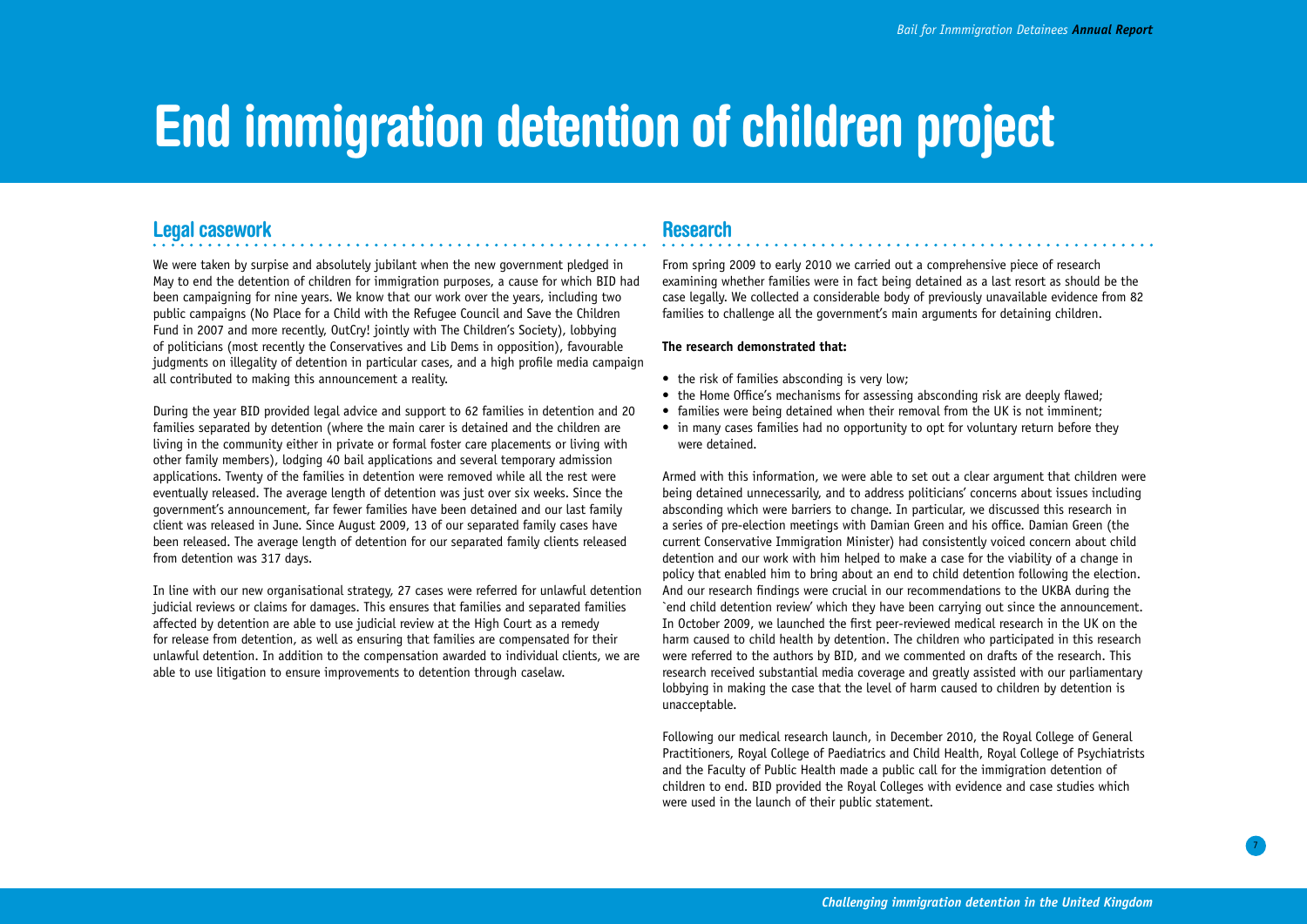8

### **Parliamentary**

Prior to the announcement that the detention of children would be ended, we were heavily engaged in lobbying both the Liberal Democrats and Damian Green on this issue, as well as raising the profile of the campaign across parliament:

- Over several years, we have lobbied for the UKBA to have a statutory duty to safequard and promote the welfare of children, in line with the responsibilities of other public bodies following the 2005 Children Act. In autumn 2009, s.55 of the Borders, Citizenship and Immigration Act 2009 came into force, which places a statutory duty on the UKBA to safeguard child welfare. We influenced and supported Damian Green to actively lobby for this legislation, which has started a process of cultural change to a situation where child welfare is prioritised in immigration policy both within the Home Office and by front bench politicians. In this context, an end to detention of children was the next logical step.
- While the Borders, Citizenship & Immigration Bill was passing through parliament, we successfully lobbied peers to propose amendments to the Bill concerning detention of children. This led to considerable parliamentary debate on the issue, and also enabled us to secure a commitment for the Home Office to monitor and produce statistics on the number of children detained every year.
- The media and parliamentary scrutiny attracted by new statistics on the number of children detained led the Home Affairs Select Committee to conduct an inquiry into the detention of children in October 2009, to which we were asked to give oral evidence.
- We briefed MPs and peers to speak in numerous debates, and organised parliamentary events including a roundtable on alternatives to detention with international experts in June 2009.
- We attended the Tory and Liberal Democrat Party Conferences in 2009, spoke at fringe meetings, produced briefing papers and held one-to-ones with influencing targets. We also spoke at a fringe meeting about detention of children during the Liberal Democrats' 2010 spring conference.
- Prior to the inclusion of a commitment to end the detention of children in the Liberal Democrats' manifesto and Chris Huhne's open letter to the Home Secretary in December 2009 condemning child detention, we briefed the party's advisors on detention of children.
- We held a series of pre-election meetings with Damian Green and his office in which we lobbied him on the issue of detention of children, making the case for the viability of a change in policy.
- • Prior to the election, BID participated in a meeting with Meg Hiller (Home Office Junior Minister) to discuss alternatives to detention of children.

## **Policy**

- We successfully lobbied civil servants for improved statistics to be released on detention of children, which led to greater media, public and parliamentary scrutiny of the numbers of children being detained and the length of time they were being held for. Following this, we saw a change in practice whereby fewer families were detained for shorter periods of time.
- We raised and documented concerns about families detained at Tinsley House IRC, which resulted in UKBA introducing a limit of 24 hours for children to be held there, while they looked into improving facilities.
- We successfully lobbied the independent UKBA inspectorate to audit decisions to detain children. This inspection has now taken place.

BID has been a leading participant in the review which has been undertaken on alternatives to child detention as a member of the working group of voluntary sector experts and UKBA officials which has been co-chaired by the Diana Princess of Wales Memorial Fund and UKBA. Relationships with influencing targets meant we were among the first organisations who met with UKBA's Chief Executive to discuss the end to child detention in May 2010. Our policy and casework expertise means that we have led the working group's formation of recommendations to the review, a number of which have already been agreed with the UK Border Agency. We also responded in writing to the review, and our response was quoted and endorsed by a number of organisations, including the Refugee Council.

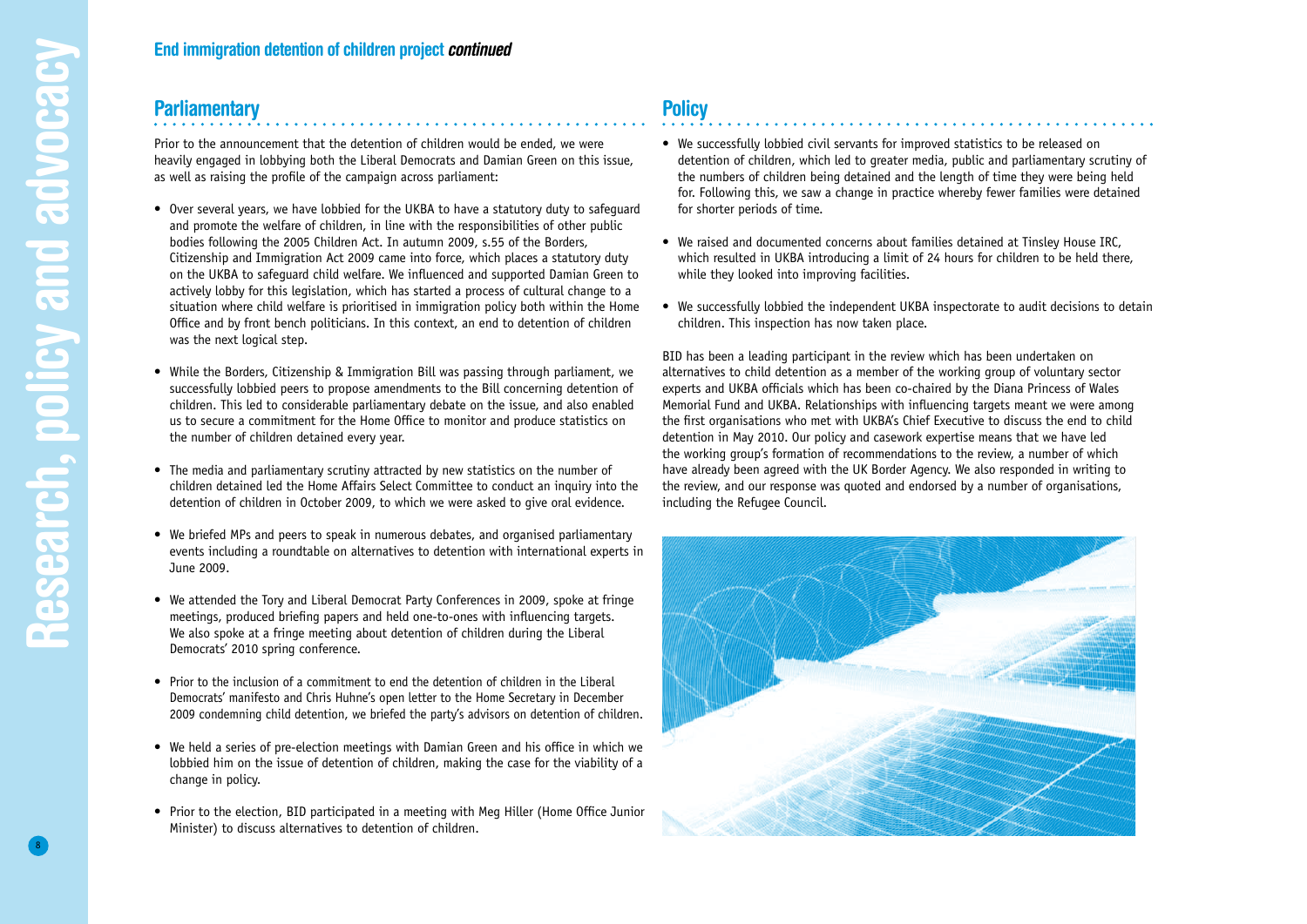### **Media**

The campaign attracted a great deal of media coverage during the year. Particular highlights were:

- August 2009 coverage of new statistics on detention of children, following our lobbying work for these statistics to be produced.
- October 2009 coverage of research which we launched on the harm caused to children's mental and physical health by detention.
- November 2009 coverage of the Home Affairs Select Committee Inquiry on child detention.
- December 2009 coverage of the medical Royal Colleges' statement of opposition to child detention.
- Support by our media campaign for sympathetic announcements by the Liberal Democrats, HM Inspector of Prisons and the Children's Commissioner for England. For example, sympathetic coverage of the Liberal Democrats' announcements in the Daily Mail included a substantial case study of a family referred to the newspaper by BID.

The media coverage was often backed up by case studies of families who The Children's Society and BID worked with. OutCry! aimed to give families an opportunity to tell their story, which also backed up our case to end detention. Although coverage appeared largely in the left wing press, particularly *The Guardian* and *Independent*, a major success of the media campaign was achieving a crossover into sympathetic coverage in right wing media outlets such as the *Daily Mail* and *The Telegraph*. This impact on traditional 'Middle England' media undoubtedly touched a nerve with key government figures.

## **Campaigns**

The OutCry! public campaign has over 1,200 active supporters, who we keep informed by email, Facebook and Twitter. These supporters have taken online actions to assist the campaign, including writing letters to be published in their local newspapers, emailing their MP, writing to the Immigration Minister and the UKBA, as well as spreading the word about the campaign to friends. One supporter publicised the campaign by standing on the Fourth Plinth in Trafalgar Square as part of Anthony Gormley's "One and Other" exhibition.

We have also participated in other actions, such as the 'One More Card' campaign run at Christmas 2009 by the Methodist, Baptist and United Reform Churches, the End Child Detention Now petition on the No.10 website, and the Citizens UK Sanctuary Pledge campaign in the run-up to the General Election.

Our campaign gained formal endorsements from over 30 key stakeholder organisations, including refugee charities, trade unions, human rights organisations, faith groups, lawyers and medical professionals.

"The work you lot are doing it's wonderful, I think it's the best thing we have for us"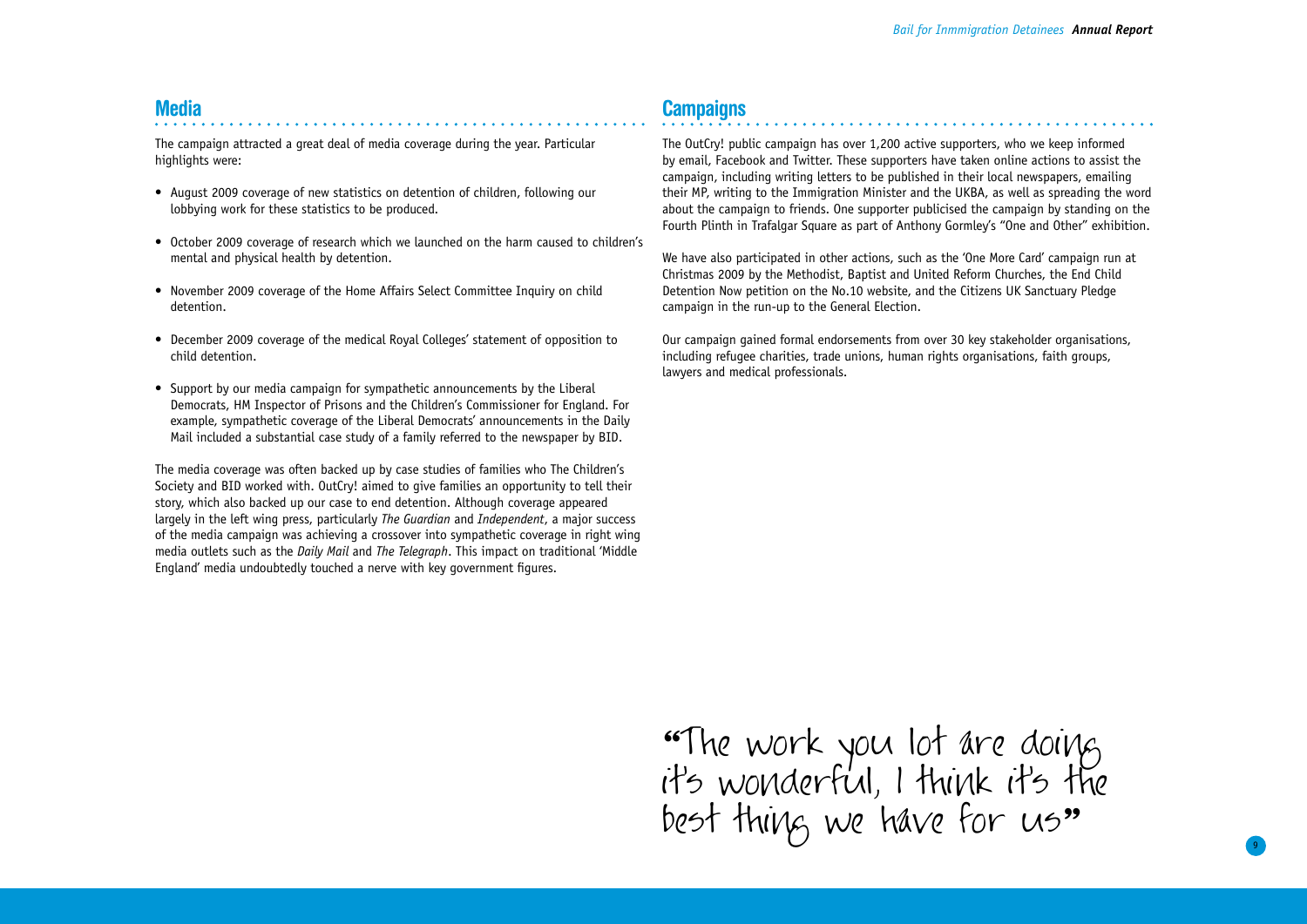## **Access to bail**

**Section 4 accommodation:** BID has becoming increasingly concerned over problems in allocating Home Office accommodation to immigration detainees who have served criminal sentences. Although entitled to accommodation on release from detention, in the case of many foreign national ex-offenders whom the Home Office deem to be high risk, there has been a delay in allocating them accommodation, thus denying them access to the bail court often for months, as judges will not release without accommodation. Significant work has been done over the year in documenting the problems and liaising with the Home Office. A judicial review has now been mounted by a firm of solicitors in which BID was granted permission to intervene.

**Video-link hearings and service of bail summaries:** BID and the Refugee Council encouraged the Home Office to agree to a monitoring exercise with detainees about video link hearings. This showed that in around 40% of bail applications UKBA failed to serve detainees with a bail summary on the day before a bail hearing as stipulated in their own guidelines. The bail summary contains the Home Office case for opposing bail and maintaining detention, and it is essential that detainees (or their representative if they have one) have the chance to see this before a hearing in order to prepare their case, challenge inaccuracies, and produce evidence to challenge contested facts in the summary. Unrepresented applicants and applicants who cannot speak English are particularly disadvantaged by this failure. The UKBA has now agreed to monitor the production of bail summaries and to try and identify the blockages to compliance.

**Documentation research project:** BID has carried out a small-scale research project on documentation procedures for foreign nationals facing removal or deportation who have no travel documents. A sizeable proportion of the immigration detainees that BID works with are not in possession of any form of travel or identity document and are not able, for a variety of reasons, to provide the UKBA with sufficient information to enable their re-documentation and subsequent removal. In addition, foreign embassies and high commissions in the UK vary widely in their approach towards and speed in acknowledging their citizens and providing travel documents. Foreign national ex-offenders typically face major re-documentation hurdles as a result of loose ties with their country of origin after many years in the UK.

Obstacles to re-documentation therefore have the capacity to leave immigration detainees in de-facto indefinite detention, facing little progress in their case and without guidance from UKBA on the steps that could be taken to conclude the documentation process in a timely manner and thus end their detention. The report will be published next financial year. Difficulties with documentation have been raised as an area of concern by BID with John Vine, Her Majesty's Chief Inspector of the UKBA.

**Research report 'A nice judge on a good day: immigration bail and the right to liberty'**: In 2009-2010 BID undertook a substantial piece of research on the immigration bail process to address long-standing concerns on the process itself and the outcome of many bail applications. In particular BID has been concerned that the bail process remains inaccessible for too many detainees, and that there are too few safeguards to check against unfair practices that may affect bail outcomes. BID examined 65 bail applications, 36 prepared by BID where our clients were represented by a pro bono barrister, and 29 applications where detainees were representing themselves in court. Court observations were carried out and structured attendance notes completed for each hearing, either by the representing barrister or a trained observer in the case of unrepresented applicants.



Detailed file reviews for the 36 BID clients uncovered patterns of UKBA case management and immigration judge decision-making that suggested widespread failure of immigration and criminal justice agencies to engage with bail as a means of progressing immigration cases and minimising the use of detention.

The research findings suggest the need for a re-think of the immigration bail process so that its importance as a check on the use of detention is reflected in structures and safeguards that ensure uniformity and fairness in the process behind bail applications, as well as decision-making and bail outcomes. The final report, *'A nice judge on a good day': immigration bail and the right to liberty*' contained detailed recommendations for reform that in BID's view must be carried out to ensure that immigration bail is a meaningful and effective mechanism that allows detainees to challenge their detention. In July 2010 BID held a parliamentary launch of the report hosted by Simon Hughes MP, and addressed by Baroness Helena Kennedy QC, Alison Harvey (General Secretary of the Immigration Law Practitioners Association), and Amanda Shah, former Assistant Director Policy at BID and the author of the report.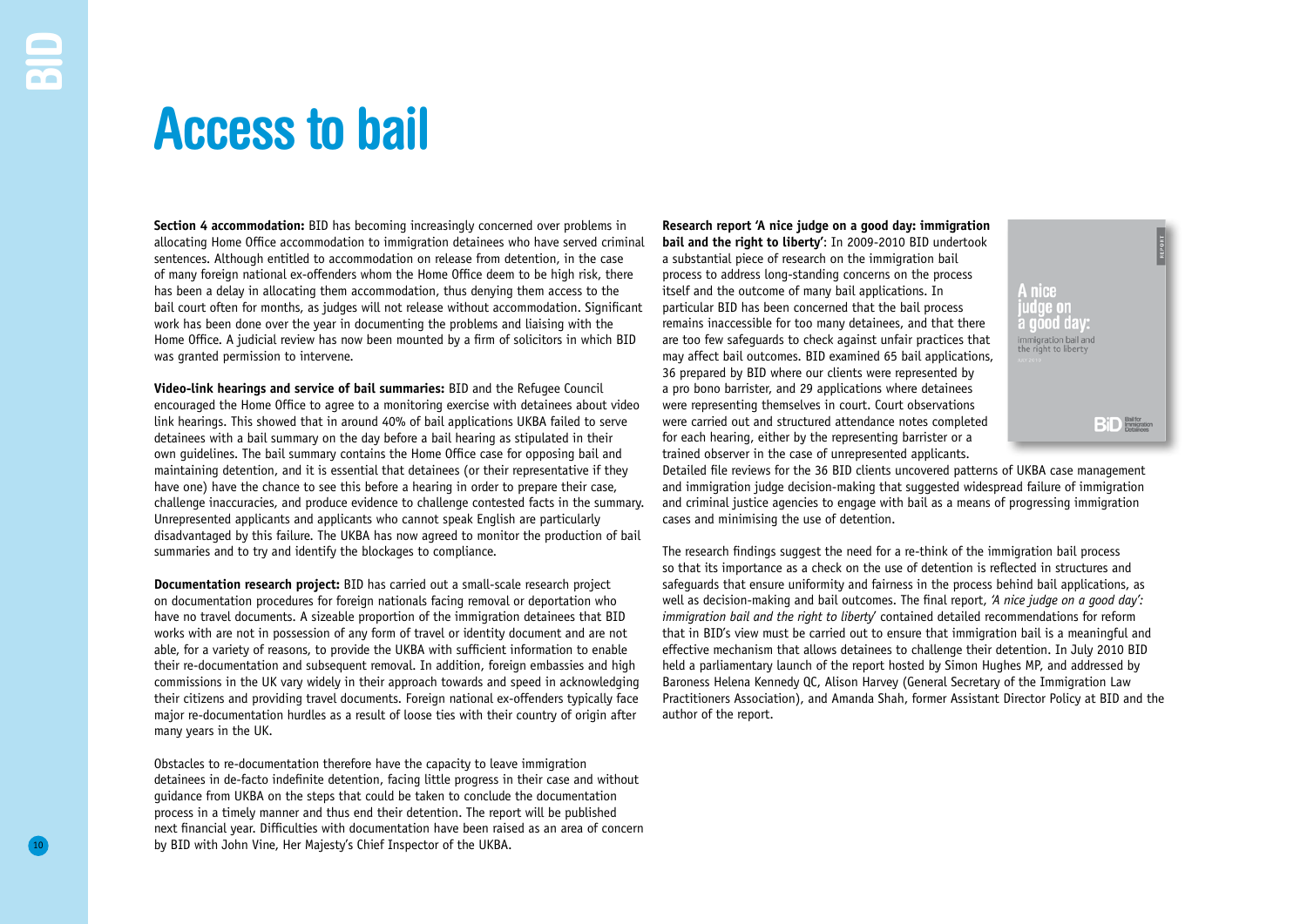# **Challenging long-term and indefinite detention**

#### **The objectives for this new strand of work are as follows:**

- Engagement with foreign nationals subject to deportation action in the criminal justice system to improve BID's existing bail casework with post sentence detainees held in prisons and IRCs, and exploration of new means of support to clients held in prison.
- To build an evidence base on policies and procedures relating to foreign nationals further upstream in the criminal justice system relevant to their transition from HM Prison Service/Probation Service to UKBA's detention estate. This will help us to better identify and inform opportunities for referral for judicial review or other strategic litigation where stated policies are not being followed, and to make the case for change with agencies of the Ministry of Justice and Home Office.

BID has undertaken some initial fact-finding visits to prisons. We have begun to identify contacts within the Probation Service, and have been building networks with organisations and individual researchers who are working in prisons with foreign nationals subject to deportation action.

Background research is also underway to collect data on risk assessment processes and other processes relevant to foreign nationals in the criminal justice system. In this the research and policy team is working closely with legal staff supporting long-term detainees, where ex-prisoners are overrepresented as a group.

### **Consultation responses**

During the year BID has written detailed submissions on the current Healthcare Operating Standards contained in UKBA's Detention Centre Rules, and the consultation on Draft Practice Statements and Practice Directions of the Asylum and Immigration Chambers of the First-Tier Tribunal and the Upper Tribunal.

### **Legal bulletins**

We have produced four new bulletins for detainees in the last year

- Bulletin on the LSC Detention Duty Advice Scheme (March 2010)
- • Bulletin for detainees whose solicitor has refused to make a bail application for them (December 2009). This bulletin explains how to appeal this decision and contains template letters for detainees and a leaflet for detainees to give solicitors on legal aid funding for bail.
- Bulletin for Zimbabwean, Sudanese (non-Arab Darfuri) and Somali detainees. (December 2009). This bulletin explains UKBA's policy on forced returns for nationals of these countries.
- Bulletin on bail applications for families in immigration detention (October 2009)

"I believe your work is wonderful and helps people to believe they are not alone, and gives them hope. Thank you."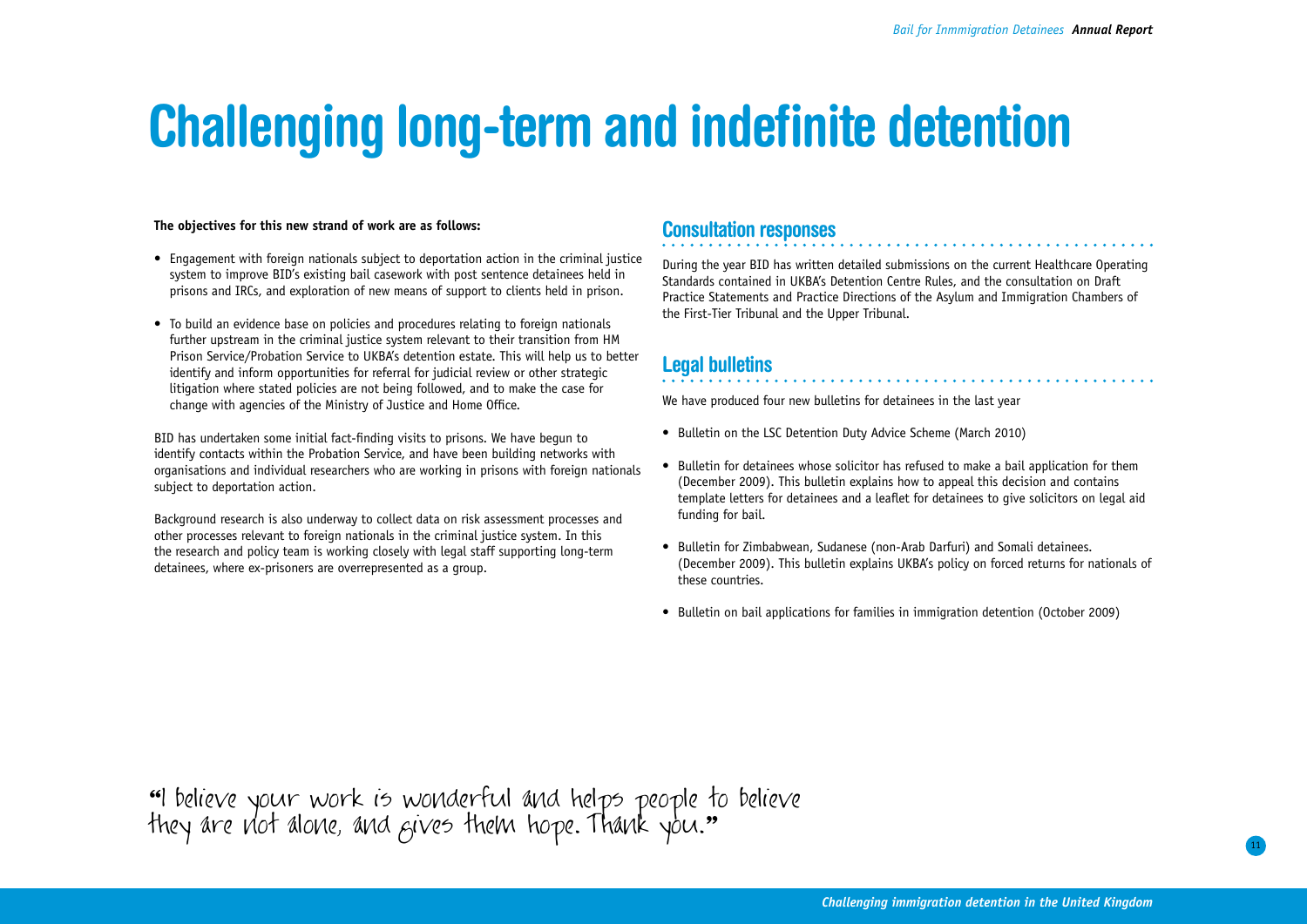## **BID South**

"…Prison kills you a little bit every day…" (Paddy Hill). I happened to read that comment in a newspaper whilst I was thinking back over the year and preparing to write this report. Paddy was talking about the irrevocable damage that can be done to long term prisoners and let's not pretend that an immigration removal centre is anything other than a prison filled with people locked up for indefinite periods of time.

This year was more challenging than last year, and last year was more challenging than the one before. When I looked at the annual statistics I was pleasantly surprised when I realised that 200 of our clients had been released this year, compared to 161 last year. It would be easy to leave it at that and simply congratulate ourselves for getting more people out of detention. However, our success conceals some serious flaws in the system. UKBA has actually removed fewer of our clients this year, 147 in fact compared to 165 last year. Only 9 people were removed within 28 days of their detention. Which begs the question, why are they detaining more people for removal, if they can't actually remove more people?

We continue to give priority to the most vulnerable and long-term detainees, as evidenced by the case below:

An Iranian national entered the UK and claimed asylum in May 2005. His claim was refused, but he was frightened of return to Iran and used a false document to stay in the UK. He was caught and sentenced to 12 months in prison for that and then detained under immigration powers in March 2009. This client was mentally ill, probably as a result of the torture he had suffered, and consequently hard to help. Luckily Medical Justice were willing to prepare a report and he had a solicitor prepared to make the necessary effort. His case was successfully appealed and he was finally released and given legal status to remain in the UK in May 2010. This was an appalling example of poor decision making on the part on UKBA from start to finish.

Another well hidden fact is that within our caseload is an increasing number of people being held for extreme lengths of time. A Jamaican client was detained for an unbelievable 1636 days before finally being deported in February this year. About 80 clients have been detained for more than a year, 25 for more than 2 years, 6 for more than 3 years and 2 for more than 4 years.

The problem of long term detention was recognised when our offices got together for strategic planning and we expect that many more cases will be dealt with by the High Court this coming year. We said last year that we would refer more cases for judicial review and we have been doing that. Six detainees have been released by the High Court this year and 12 more cases are in progress. It is almost a certainty that immigration judges will continue to refuse bail, even when detention has become clearly unlawful.

#### **CASE STUDY**

*A Moroccan national, entered legally in 1986 and extended until granted ILR as a spouse. He was detained following a 10 month prison sentence in August 2006, but not transferred to an IRC until November 2008, which is when he came to our attention. Despite his full cooperation and good record in prison/detention he was refused bail 4 times and two attempts were withdrawn between January 2009 and September 2009. By then we had referred him to a good solicitor who successfully expedited a JR of detention and the High Court granted bail as interim relief in November 2009. His detention was subsequently found to be unlawful and he has been awarded a substantial amount of compensation. This was an excellent result, but as he pointed out, no amount of money will make up for the loss of over three years of this man's life.*

And finally, an important point to remember is that our report only highlights the cases of those who have contacted us for help. There must be many, many more suffering in silence. It is essential that we continue highlighting the deficiencies of this disgraceful system, and do all we can to secure the release of our clients in addition to working towards bringing the use of immigration detention to an end.

We acknowledge with great thanks the contributions of the volunteers who have helped us during the year who are listed at the end of the report.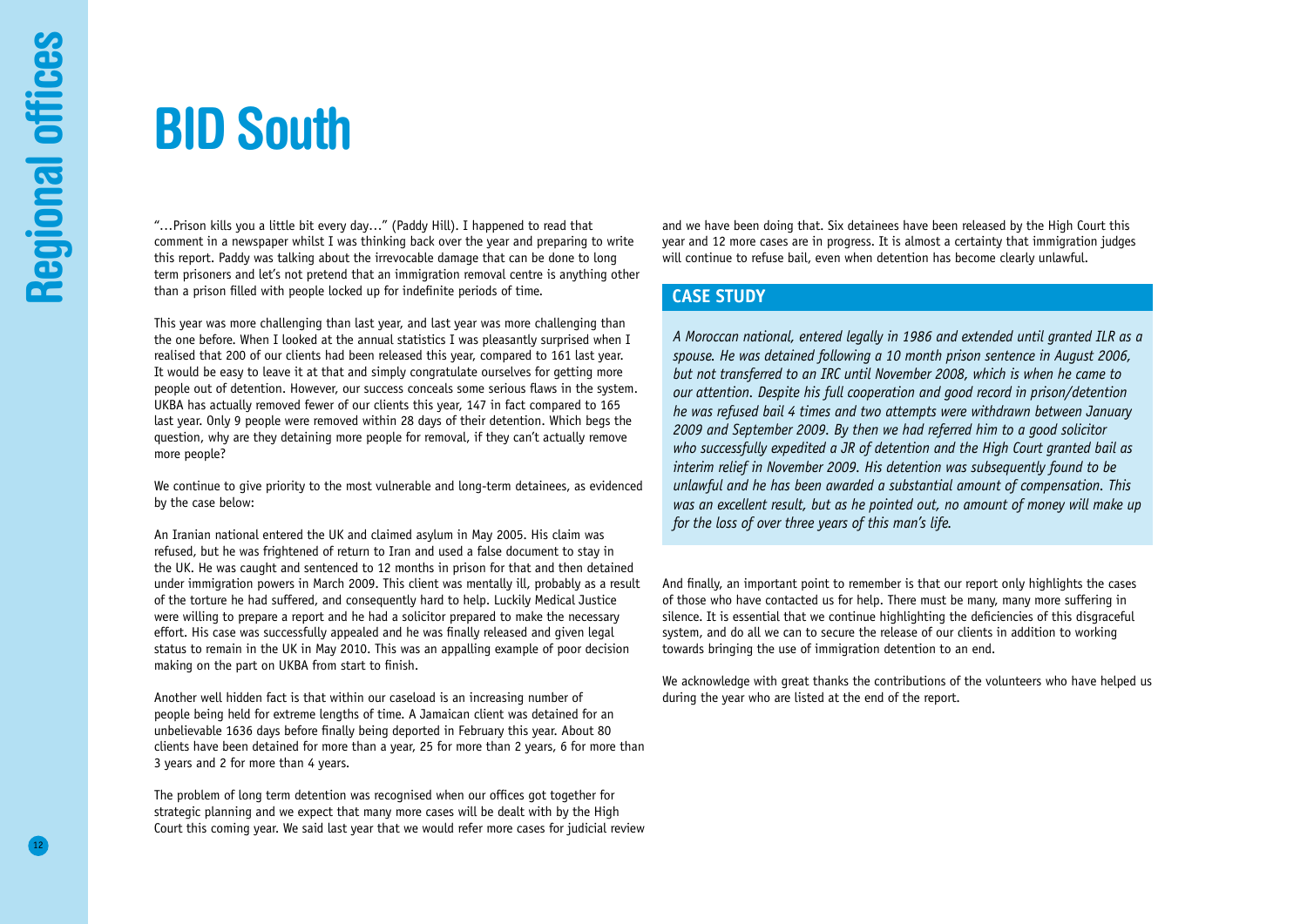## **BID Oxford**

"Can I just say that without BID my wish would not have come true. I was detained from xx-xx and I did not think it would have been possible to spend Christmas with my son and my partner of 7 years. So without your service I would have spent my 3rd Christmas detained. I found your service BRILLIANT and the BID staff fantastic. Please continue the work you do because there are people like me out there who need you. God bless you all."

BID Oxford supported detainees held in Campsfield House, Lindholme and Brook House. When detainees were moved to other centres, we continued to act for them. We also represented clients in cases when they were moved to prisons. One of our most compassionate cases was the case of Mr A who was moved to three different prison locations in 12 months. We managed to follow him throughout these moves and run 10 bail applications for him until finally securing his release.

As with BID South and BID London, an alarming proportion of clients are being held for longer periods. A quarter of our clients have been in detention for over 12 months, with 7 that we know of detained for periods in excess of two years. The total cost of detention for the 7 individuals for just two years (and some have been detained for longer) using the latest estimated costs of detention of £120 per day, amounts to in excess of £611,520 of public funds.

We helped a total of 310 people, listed 67 bail applications, 12 of which were successful - 34 were refused and 21 withdrawn. In addition we had 22 one-off enquiries from migrants detained under immigration powers in prisons and provided them with assistance. We began running workshops again at Campsfield House IRC in March 2010. They had been suspended for a number of months. 80 people were provided with advice on bail. We also held individual legal advice sessions in the centre and provided help to 91 clients in this way. Some of them subsequently applied for bail themselves or were represented by BID.

We also experienced problems with Section 4 accommodation, with 6 or 7 cases being held up for longer than three months. Our information contributed to BID's intervention in the legal case in the High Court. We also provided assistance to solicitors firms who were lodging bail applications on behalf of their clients.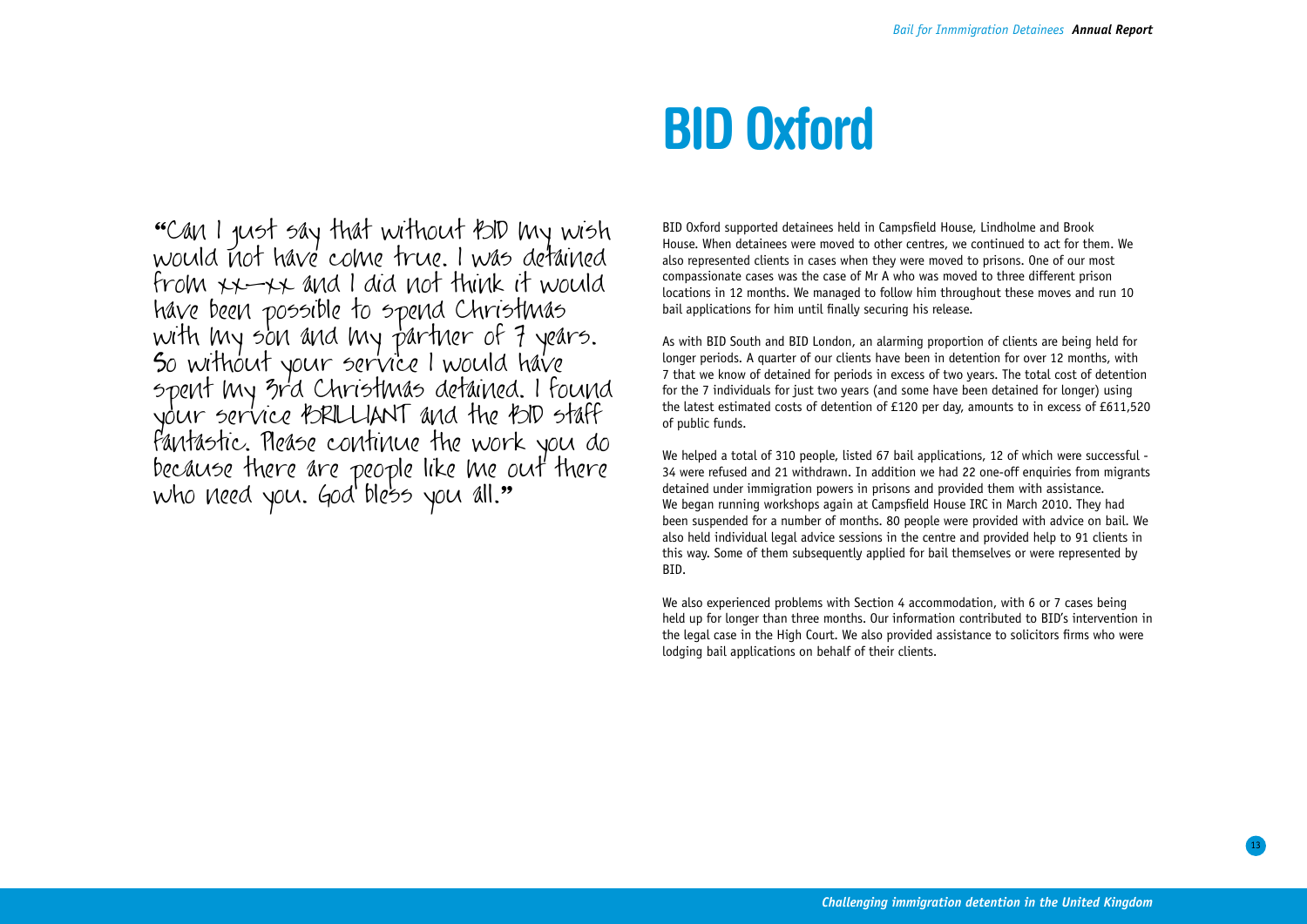## **Financial information**

SUMMARY INCOME AND EXPENDITURE ACCOUNT FOR THE YEAR ENDED 31ST JULY 2010

|                                                              | <b>Restricted</b><br><b>Funds</b><br><b>Notes</b> | <b>Unrestricted</b><br><b>Funds</b> | 2010              | 2009              |
|--------------------------------------------------------------|---------------------------------------------------|-------------------------------------|-------------------|-------------------|
|                                                              | £                                                 | £                                   | £                 | £                 |
| <b>Incoming resources</b>                                    |                                                   |                                     |                   |                   |
| Incoming resources from generated funds:<br>Voluntary income |                                                   | 182,122                             | 182,122           | 192,542           |
| Activities for generating funds:                             |                                                   |                                     |                   |                   |
| Investment income                                            |                                                   | 441                                 | 441               | 4,147             |
| Other income                                                 |                                                   | 1,543                               | 1,543             | 408               |
| Incoming resources from charitable activities                | 460,989                                           |                                     | 460,989           | 348,104           |
| <b>Total incoming resources</b>                              | 460,989                                           | 184,106                             | 645,095           | 545,201           |
| <b>Resources expended</b>                                    |                                                   |                                     |                   |                   |
| Costs of generating voluntary income                         |                                                   | 18,197                              | 18,197            | 19,730            |
| <b>Charitable activities</b>                                 |                                                   |                                     |                   |                   |
| Right to liberty                                             | 79,169                                            | 4,008                               | 83,177            | 67,534            |
| Bail casework                                                | 143,297                                           | 109,199                             | 252,496           | 244,215           |
| Detained families<br>Research and policy                     | 124,018<br>66,185                                 | 6,708<br>15,016                     | 130,726<br>81,201 | 114,644<br>63,022 |
|                                                              | 412,669                                           | 134,931                             | 547,600           | 489,415           |
|                                                              |                                                   |                                     |                   |                   |
| <b>Governance costs</b>                                      |                                                   | 11,835                              | 14,835            | 11,233            |
| <b>Total resources expended</b>                              | 412,669                                           | 164,963                             | 577,632           | 520,378           |
| Net incoming / (outgoing) resources                          | 48,320                                            | 19,143                              | 67,463            | 24,823            |
| Reconciliation of funds                                      |                                                   |                                     |                   |                   |
| Total funds, brought forward                                 | 49,267                                            | 78,442                              | 127,709           | 102,886           |
| <b>Total funds carried forward</b>                           | 97,587                                            | 97,585                              | 195,172           | 127,709           |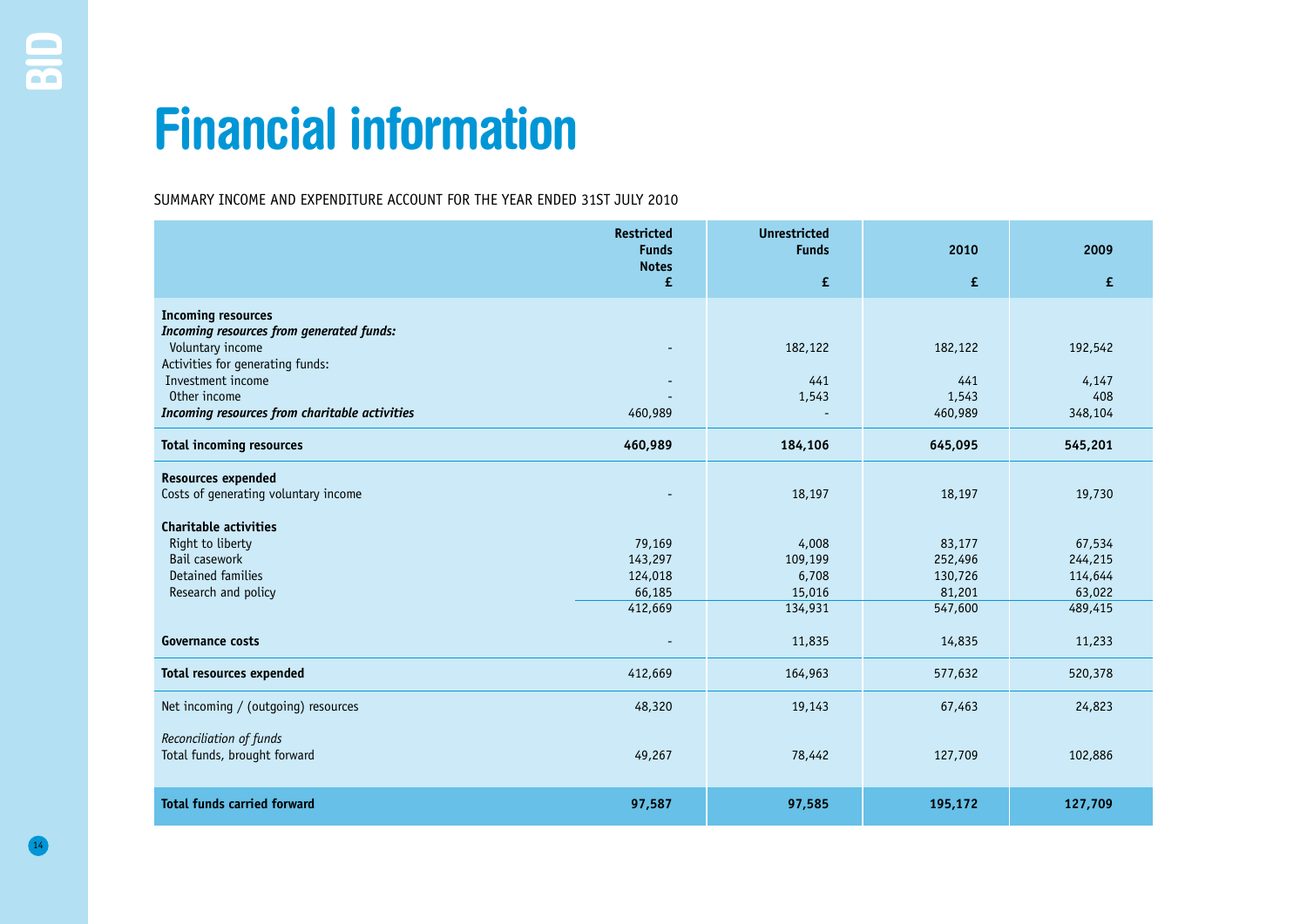#### BALANCE SHEET AS AT 31ST JULY 2010

|                                                   |         | 2010             |         | 2009             |
|---------------------------------------------------|---------|------------------|---------|------------------|
|                                                   | £       | £                | £       | £                |
| <b>Fixed Assets</b><br>Tangible fixed assets      |         | 694              |         | 1,983            |
| <b>Current Assets</b><br><b>Debtors</b>           | 6,029   |                  | 4,425   |                  |
| Cash at bank and in hand                          | 226,000 |                  | 164,364 |                  |
|                                                   | 232,029 |                  | 168,789 |                  |
| Creditors: amounts falling due<br>within one year | 37,551  |                  | 43,063  |                  |
| <b>Net Current Assets</b>                         |         | 194,478          |         | 125,726          |
| <b>Net Assets</b>                                 |         | 195,172          |         | 127,709          |
| <b>Income Funds</b>                               |         |                  |         |                  |
| Unrestricted income funds:                        |         |                  |         |                  |
| Undesignated funds<br>Restricted income funds     |         | 97,585<br>97,587 |         | 78,442<br>49,267 |
|                                                   |         | 195,172          |         | 127,709          |

"The work done by BID is so great that some of the less privileged ones detained under immigration laws who cannot afford legal representation in the court of law, can now find justice through BID. I thank BID so much for all the effort and time out together in making sure that justice prevail. Hease keep up the <sub>B</sub>ood work you are doing."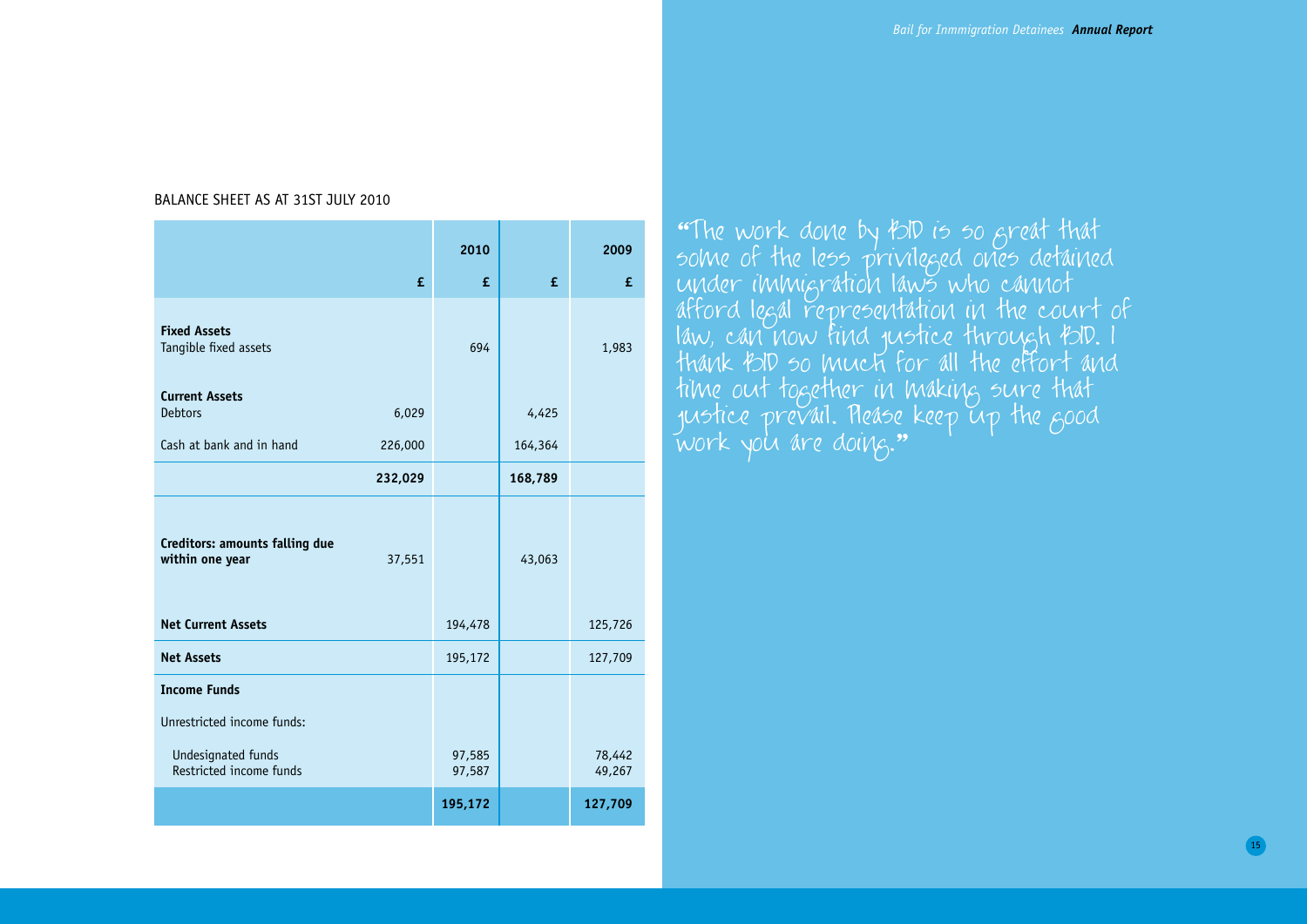## **Thank you**

#### **Thank you to our funders**

Lankelly Chase Foundation Trust for London The Tudor Trust Diana, Princess of Wales Memorial Fund Esmee Fairbairn Foundation Volant Charitable Trust Appletree Fund The Sigrid Rausing Trust Joseph Rowntree Charitable Trust St James's Church Piccadilly Comic Relief Doughty Street Chambers The Funding Network Unbound Philanthropy Comic Relief Lloyds TSB Foundation Garden Court Chambers Richer Charitable Trust AB Charitable Trust Duncan Lewis Charitable Committee Jill Franklin Trust

#### **The staff, trustees and volunteers Trustees**

Rajeev Thacker (Chair), John Bingham, Teresa Hanley, Elizabeth Barratt (Vice-Chair), Stephen Meachem, Laura Bowman, Peter Cleland (Treasurer)

#### **Staff**

Holly Buick,( Legal Caseworker, Children's Project, joined 01/09/10) Sarah Campbell (Research & Policy Manager), Celia Clarke (Director), Ionel Dumitrascu (BID Oxford Manager), Matthew Duncan (Legal Manager), Elli Free (Legal Manager Children's Project), Pierre Makhlouf (Assistant Director), Frances Pilling (BID South Manager), Natalie Poynter (BID Oxford Manager), Sille Schroder (Legal Manager), Amanda Shah (Assistant Director Policy, left 30/04/10), Thirukeswary Sreeganeshan (Finance Manager, left 11/09), Adeline Trude (Research & Policy Manager, joined 03/10), Kezia Tobin (Legal Caseworker, Children's Project, left 30/09/10), Kamal Yasin (Office & Finance Manager, joined 11/09), Sophy Yildirim (Assistant Manager, BID South).

## "Just keep doing your best for detainees" Alex Gask Sharif Hamadeh

#### **Volunteers**

#### BID London

Tony Goodfellow, Marion Walter, David Ritchie, Lina Khanom, Nazneen Khassar, Niall McEntee Creighton, Nick Nason, Janan Akkad, Juliane Heider, Emma Stevens, Gillian McKearney, Holly Buick, Alex Tinsley, James Ingram, Maria Baqueriza, Islam Khan, El Hadj Amadou Diallo, Ashley Norman, Lin Lin Zheng, Matthew Renshaw, Ana Popescu, Targol Jahanbakhsh, Kylie McGrath, Louisa Peacock, Luke Manzarpour, Ben McKintosh , Nimesh Lathia, Semhar Menghis, Ikvinder Mahli, Petrina Raby, Afsaneh Lotfizadeh, Kathryn Donaldson, Tahsin Rahman, Benjamin Coleman, Hannah Chambers.

#### BID South

John Bingham, Mary George, Michael Heaps, Sue Mullan, Nolan Dickman, Lia Deyal, Setanta O'Kelly, Jo Hunt, Rosemary Hort, Lizzie Birch, Dulani Kulasinghe, William Duckett, Jodie Jones, Simon Morley, Adam Bright, Kate Adams, Eleftheria Pappwa.

#### BID Oxford

Gill Baden, Maxine Hedworth, Ales Patrusau, Cristina Dos Santos, Frederick Piggott, Nishat Nishat, Jonathon Peter Bates, Jonathan Flynn, Evelyn Massa, Vincent Ortet, Giulia D'Appolonio, Sophie Roumat, Clotilde Giner, Stephanie Griggs-Trevarthen

#### **BID would like to thank the following lawyers for providing BID, and detainees, with pro-bono representation.**

Barristers who have represented BID with our applications to intervene before the higher courts Michael Fordham QC Kathryn Cronin Laura Dubinsky Graham Denholm Alex Goodman S.Chelvan

#### Solicitors who have represented BID

Allen and Overy Solicitors LLP and in particular: Andrew Denny Henrietta Jackson-Stops Mahmood Lone Manthi Wickramasooriya Alice Falconer Angeline Welsh Maurice Conway Sara Bodle And Bhatt Murphy Solicitors, including: Mark Scott Janet Farrell And Hannah Chambers

#### Barristers who provide their pro-bono services to BID: Alasdair Mackenzie Alison Pickup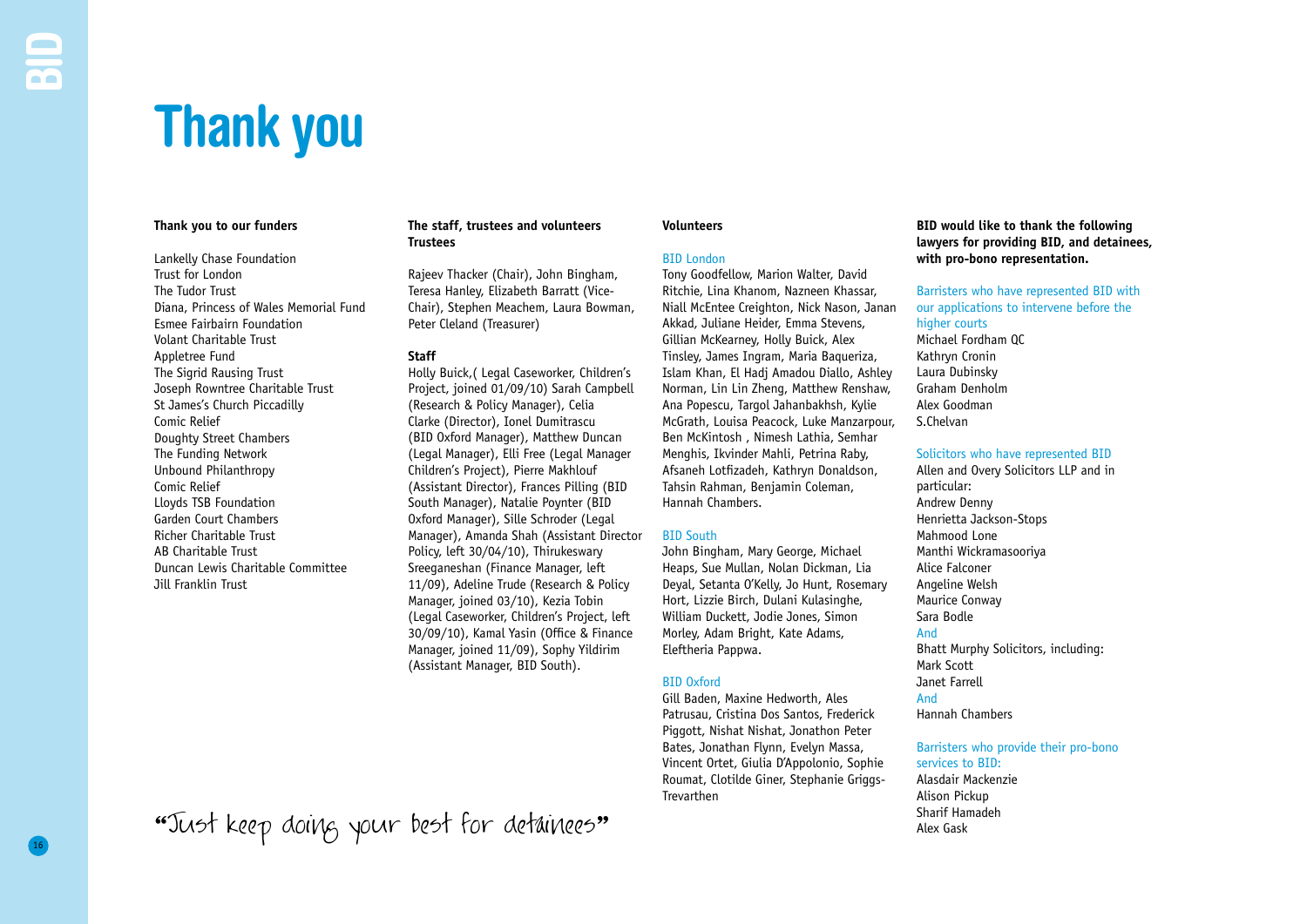Michelle Knorr Stephen Broach Ben Silverstone Brian Richardson Harriet Short Raza Halim Kirsten Heaven Ronan Toal Margaret Phelan Matthew Fletcher Shivani Jegarajah Mehvish Chowdry Bronwen Jones Sarah Pinder Richard Mobbs Tim Buley Nadine Finch Francesca Delany Anna Waterson Gwawr Thomas Gregg O'Cealligh Gemma Loughran Graham Denholm Gilda Kiai Eleanor Claire Hutchinson Andrew Gilbert John Crosfil Alex Goodman Sarah Hannett Michael Pratley Jack Anderson David Loveday Jennifer Thelen Phillipa Jackson Ned Helme Ben Tankle Heather Emerson Anthony Vaughan

Stephanie Motz Alan Braddock Emma Daykin Eric Fripp S.Chelvan Michael Hyde Justince Fisher Bojana Osanovic Elli Wilford Keelin McCarthy Sandra Akinbolu Raphael Jesurum Gordon Lee David James Lemer Victoria Laughton Althea Radford Catherine Meredith Dinali Nanayakkara Abigail Smith Richard Reynolds Sarah Stephanou Naina Patel Phillipe Bonavero Tim Potter Hermione Williams Rebecca Filletti Pavlos Eleftheriadis Bryony Poynor Camille Warren Rebecca Vanstone Sophie Train Seema Farazi Shauna Gillan Sarah Hemmingway Sadat Sayeed Livio Zilli Shu Shin Lu